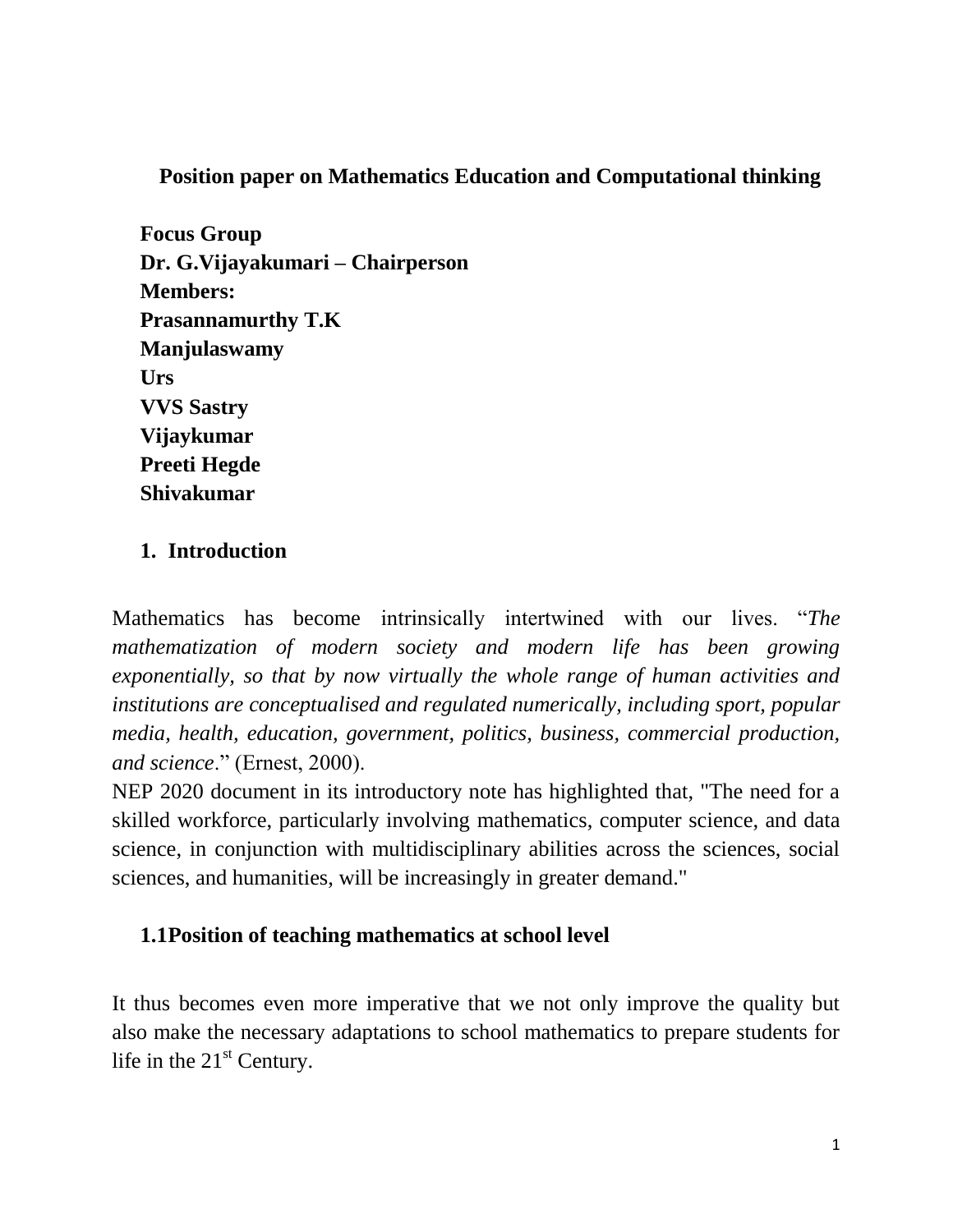To realise the vision of NEP 2020 – which encapsulates both the country's educational aims and also the Sustainable Development Goals – we envisage a school mathematics that equips learners with a holistic mathematical literacy that enables them to

- (i) successfully navigate their way through life;
- (ii) participate fully in an increasingly interconnected and technological world and to read the world through mathematics for promoting social justice and equity and
- (iii) carry forward our traditions while defining worthwhile values and creating a new culture.

To achieve this, priority will be towards achieving foundational numeracy by 2025-26. The curriculum will require appropriate streamlining at all the stages of schooling. Pedagogical processes need to be as experiential as possible, with more emphasis on computational thinking as it not only develops the essential mindset for problem stating and problem solving in mathematics but also develops transversal 21<sup>st</sup> Century skills that are necessary across subjects and for the development of the individual.

Learning mathematics is very essential for life. To start with, at the formative stage, quantitative or numerical literacy is a must and based on the interest of the learner and their competency, one can progress to advance levels. However, the fact is that it is very essential to provide mathematics education to all.

This challenge is all the truer for  $21<sup>st</sup>$  century, as the emphasis is on Science/Technology/ Engineering/ Mathematics (S-T-E-M). Mathematics being the foundation of STEM as well as STEAM, and innovation, the situation requires urgent attention.

Why teach mathematics for 21st century?

- Most jobs involve mathematics.
- Most other subjects use mathematics.
- Higher education requires mathematics.
- Science, technology, and engineering depends on mathematics.
- Humanities are integrated with mathematics.
- Real life problems are solved based on mathematics.
- Mathematics helps to think and reason clearly and logically.
- Business and commercial transactions require mathematics.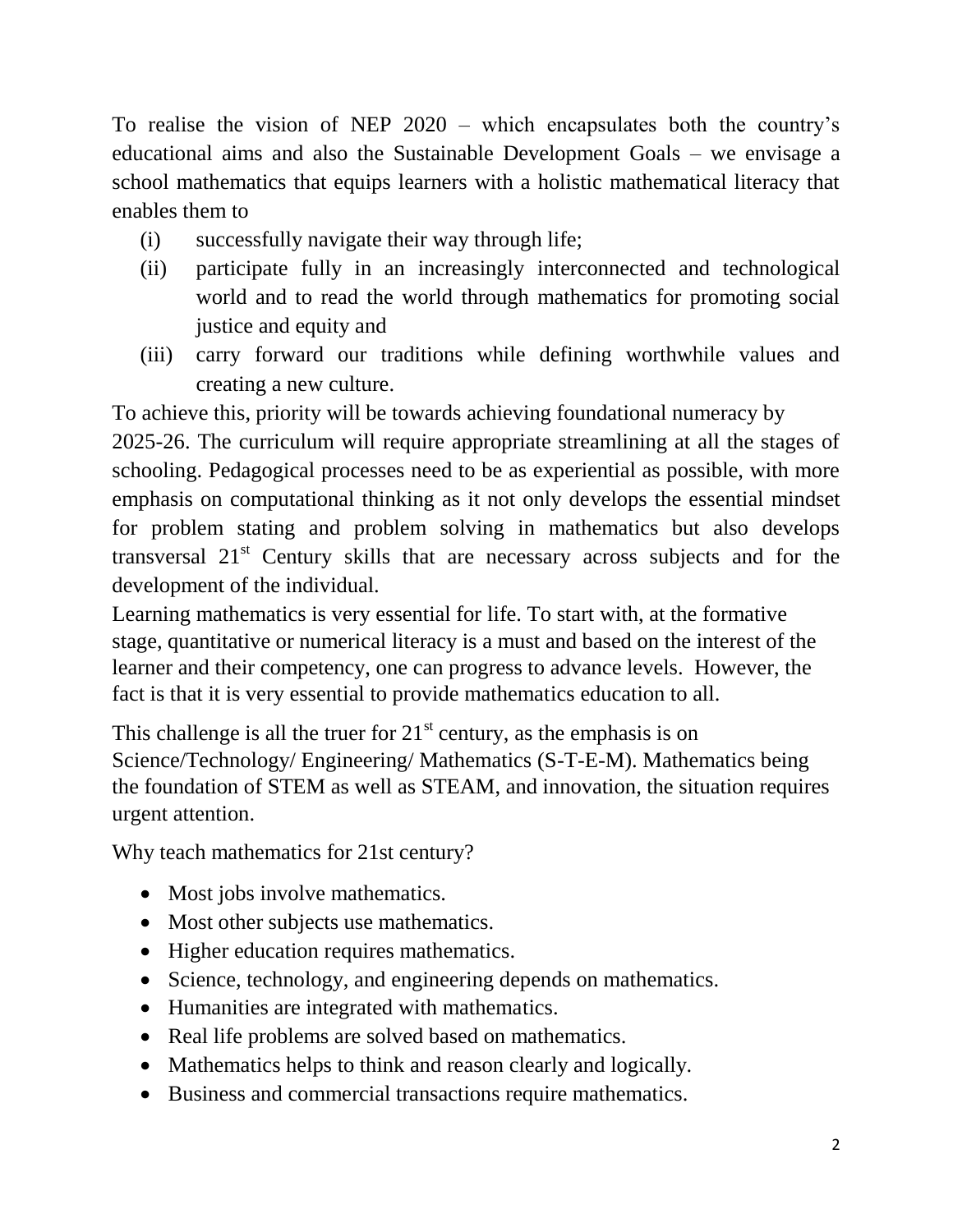Hence, everybody needs mathematics everywhere for 21st century. In the 21st century, "it is no longer about what and how much a student knows about mathematics, it's about what they can do with what they know about mathematics".

#### **1.2 Nature of Mathematics**

*"Mathematics, as an expression of the human mind, reflects the active will, the contemplative reason, and the desire for aesthetic perfection. Its basic elements are logic and intuition, analysis and construction, generality and individuality"-* Courant and Robbins.

Mathematical objects and ideas are abstract - created by humans from the needs of science and daily life. They have no physical properties like shape, size, colour, sound and so on, which leads to the problem of making them experiential. Mathematical ideas are formed by classifying similarly related and commonly noticed properties. Number, a root concept, is derived by providing experiences which would represent the property that all collections of that number of objects have in common. The concept of addition is built on the concept of number, and it then becomes the pre-requisite concept for viewing multiplication as repeated addition. This in turn builds on to understanding higher concepts. We see clearly that the concept network in mathematics is hierarchical and cumulative.

To communicate mathematical ideas, mathematicians have, over the years, developed the language of mathematics which has vocabulary, symbols, and sentence structure. This helps in the mathematical communication of ideas or concepts during discussions in the classroom and leads to representing ideas, observing, and generalizing patterns, communicating thought processes, and justifying their discoveries and learning in age-appropriate mathematical language.

### **1.3. Computational Thinking**

Computational thinking is all about the thought process involved in problem posing and problem solving. *It is an analytical thinking skill that draws on concepts from computer science but is a fundamental skill useful for everyone* (Wing [2006]).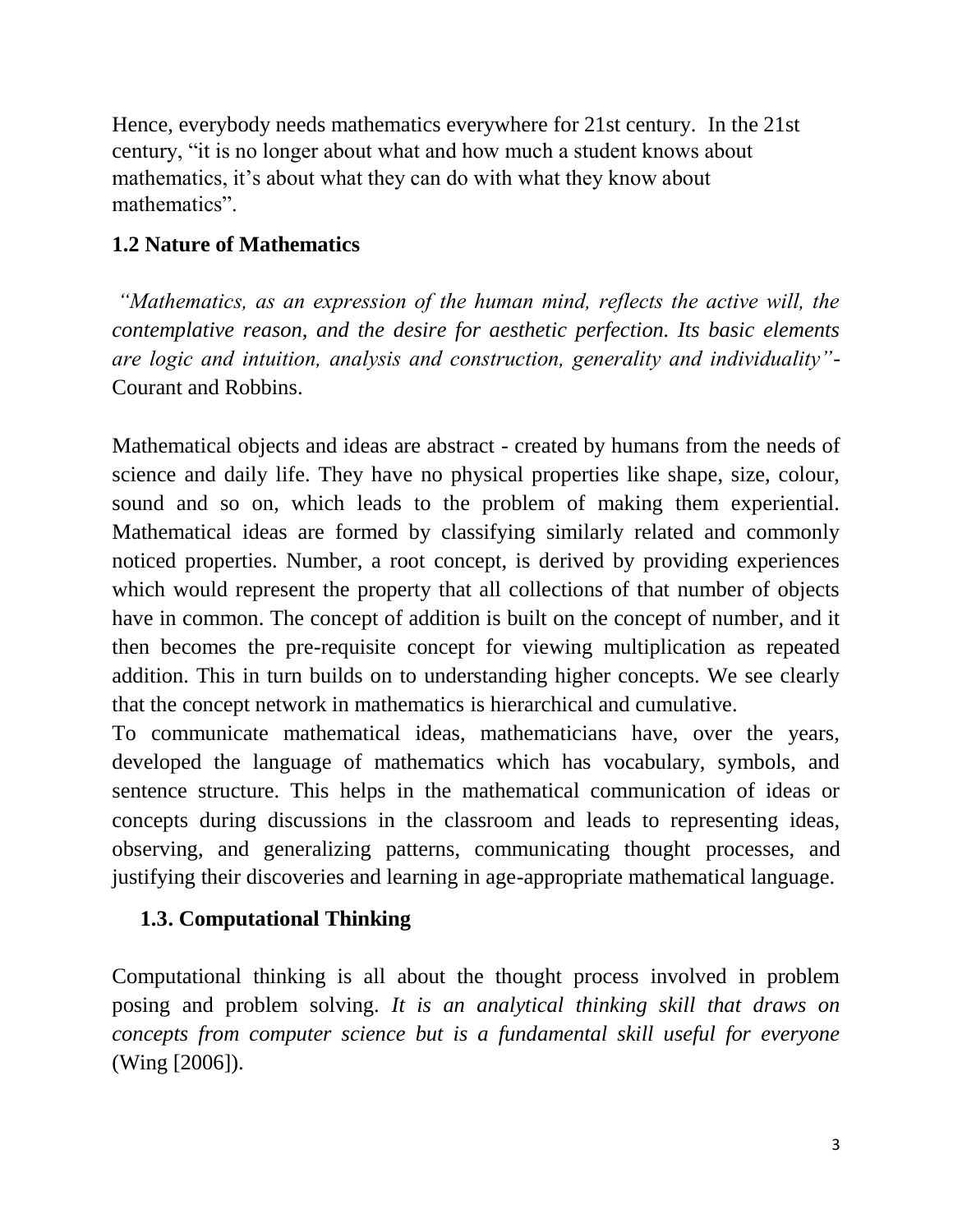In fact, it can be taught without a device, and it can, and should, be taught right from the foundational stage when it is integrated seamlessly with the regular routines and curriculum.

Computational thinking involves (i) **Decomposition**: breaking down a complex problem into smaller, simpler problems, (ii) **Pattern recognition:** looking for similarities among and within problems and making connections to their experiences, (iii) **Abstraction**: focusing on important facts and ignoring unrelated details and (iv) Design and use of **algorithms**: designing and using simple problem-solving steps.

The integration of computational thinking in the classroom is therefore simply a conscious awareness of developing these skills in the learner. Whether it is in the English, Science or Mathematics classroom, whether the child is learning a poem, the periodic table or multiplication tables, the four components of computational thinking may be integrated into the process so that the learner is able to gain conceptual clarity and at the same time devise and use procedures rather than simply memorise them.

There are many ways in which we can integrate and encourage computational thinking in the classroom. At the Foundational Stage, children can act out or describe the instructions of any familiar activity, such as putting on shoes, eating food, etc. At the Preparatory Stage, children can describe their favourite toy, activity, game, place, person, etc., which will help them think about important attributes that will clearly describe the thing. Students can formulate their own questions and make algorithms to analyse data at the Middle Stage. Secondary Stage students can write an algorithm (or a precise sequence of steps) on how to do matrix multiplication or how to solve a quadratic equation.

Computational thinking will thrive in a teaching atmosphere which is open, safe, and flexible and encourages group work, communication, investigation, and exploration.

NEP 2020 (4.25) emphasises the significance of mathematical and computational thinking as, "It is recognized that mathematics and mathematical thinking will be very important for India's future and India's leadership role in the numerous upcoming fields and professions that will involve artificial intelligence, machine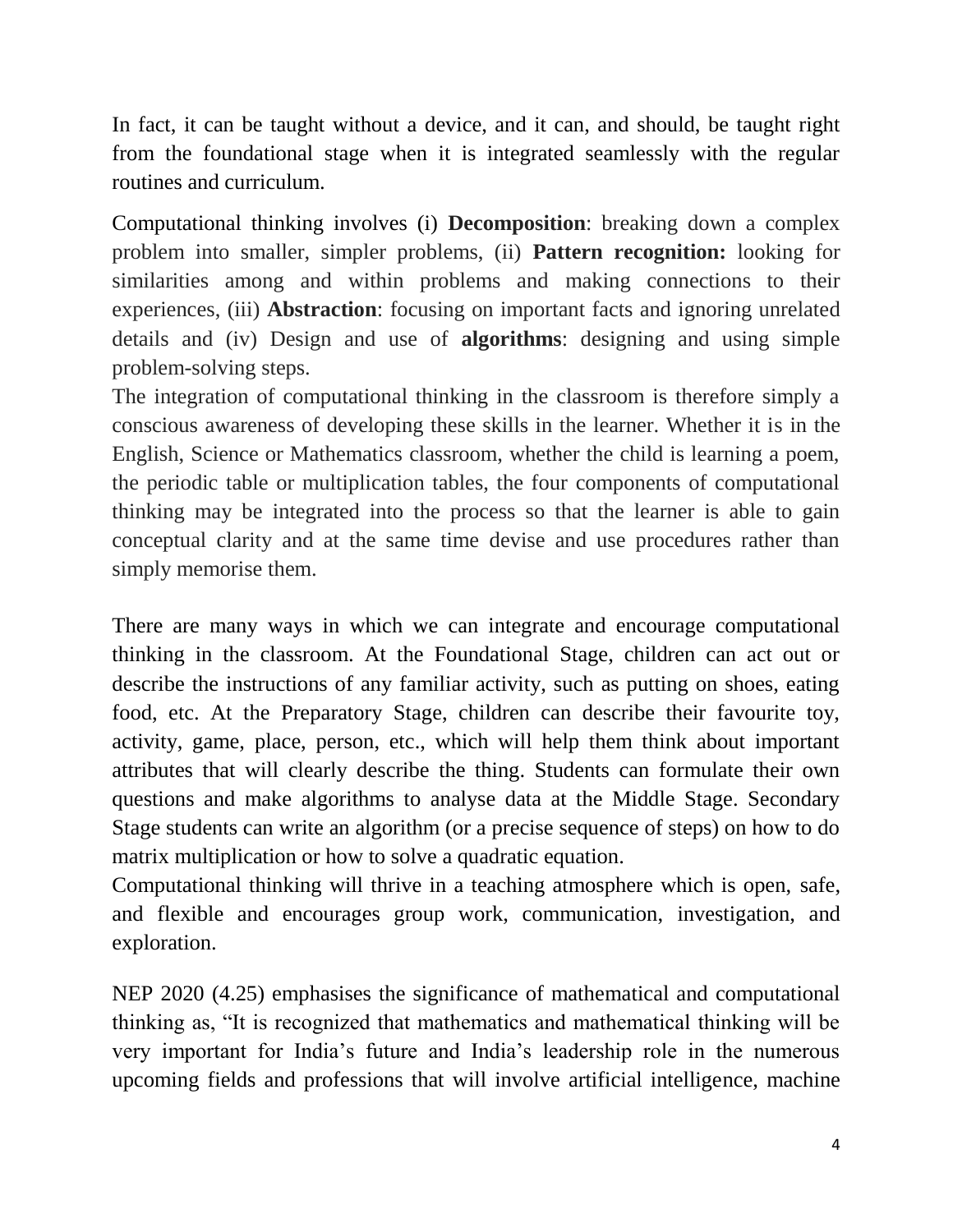learning, and data science, etc. Thus, mathematics and computational thinking will be given increased emphasis throughout the school years, starting with the foundational stage, through a variety of innovative methods, including the regular use of puzzles and games that make mathematical thinking more enjoyable and engaging. Activities involving coding will be introduced in Middle Stage."

### **1.4 Process Skills**

The focus of our current classroom practices and pedagogy is on content and the teaching of mathematical procedures and neglects the development of mathematical processes such as formal problem solving, use of heuristics, estimation and approximation, optimization, use of patterns, visualisation, representation, reasoning, and proof, making connections and mathematical communication, which have also been mentioned in the NCF 2005.

It is important to have a mathematics curriculum that is aligned to the higher aim of developing critical thinkers and problem solvers. A focus on mathematical processes will bring a shift from practices such as rote learning, memorization of formulas and the regurgitation of class work to meaning making, doing important mathematics, and learning to mathematize.

**1.5 Problem Solving:** This is an important life skill which the school should develop across the four stages of schooling. The learner should construct mathematical knowledge by solving problems that he or she comes across in other contexts. The components of computational thinking will systematise the teaching and application of problem-solving skills.

Students must be trained to work independently to explore and discover. Heuristics is the heart of problem solving and it encourages independent thinking, investigating and enquiry to build knowledge thus making the student responsible for his/her learning. This method helps to develop the students' problems solving attitude and cognitive abilities that ultimately pushes them to think mathematically.

**1.6 Reasoning and Proof:** Reasoning is foundational in constructing mathematical knowledge. Asking *Why* is key to this. Encouraging reasoning at all stages is a way to get students to think and respond. Reasoning could be abstract or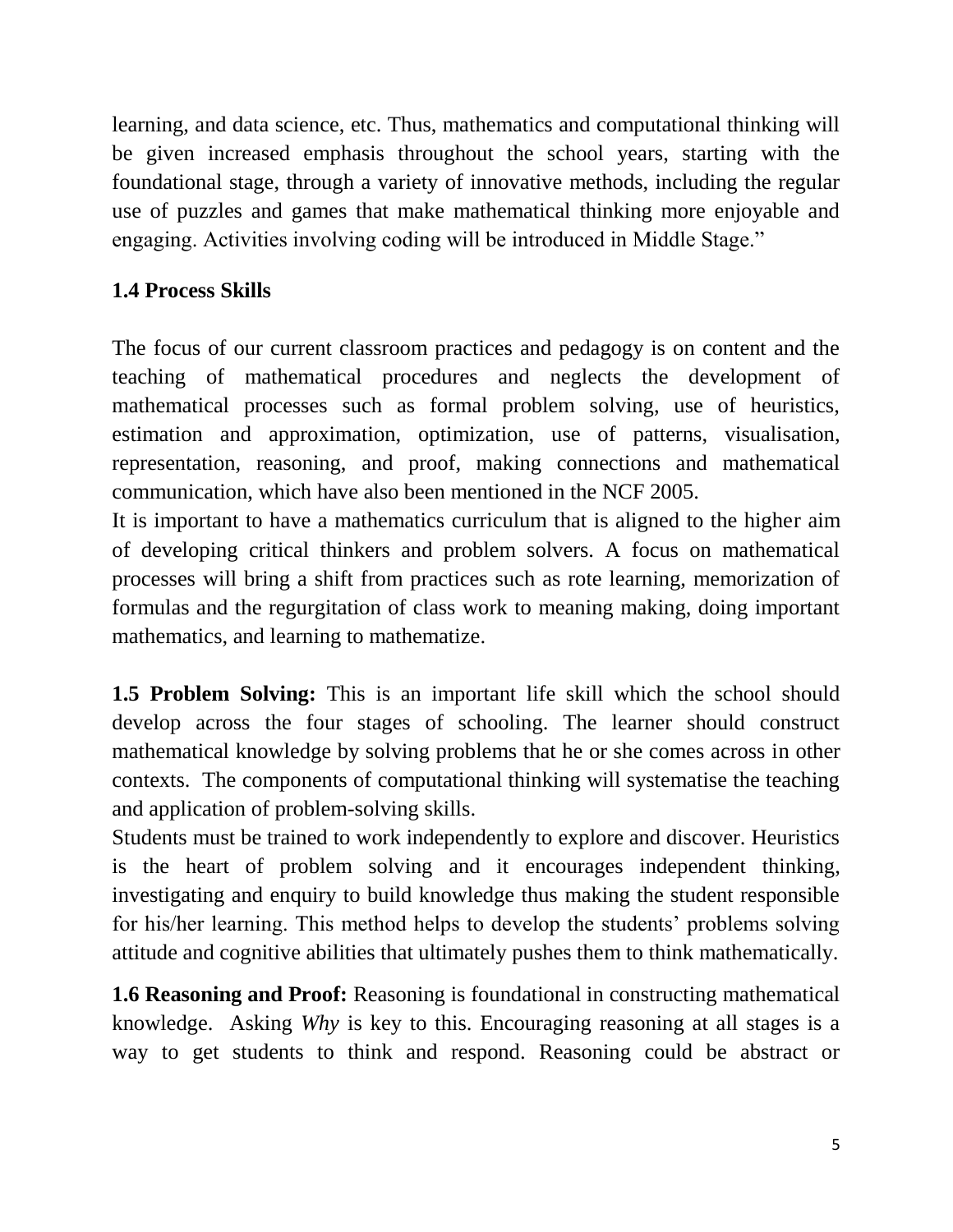quantitative. One could see it as constructing valid arguments or critiquing the reasoning of others, including the reasoning behind mathematical procedures.

Proof is an important part of mathematics. School mathematics focuses on deductive proofs. Rigor in proof begins at the secondary stage, but it is important that students at every stage are encouraged to develop from reasoning to proof.

**1.7 Visualisation and Representation:** Mathematical ideas are abstract and may be modelled using materials, pictures, symbols, written/spoken language, real-life situations, tables, graphs, etc. Such visualisation and representation support in arriving at a solution by moving step by step through reasoning. This is fundamental and one uses such representation based on how one understands the problem in the context. This also caters to learners with different learning preferences. Students at all stages should be introduced and encouraged to present ideas through representations. Eventually, they make use of this process skill to interpret physical, social, and mathematical problems.

**1.8 Connections:** Learning is always associated with making connections. Connections could be between prior to current knowledge, between mathematical concepts, between mathematics and other subjects, and between mathematics and real-life context. Such connections make learning meaningful and understanding deeper that in turn helps student view the mathematical structures in whole. At every stage, such connections need to be demonstrated in classroom.

**1.9 Communication:** Mathematical communication is the use of the language of mathematics to share mathematical ideas, clarify understanding and ask questions. This kind of communication gets students to reflect, refine, discuss, and modify ideas thus increasing understanding and developing the stamina to explore in the subject. This is seen in a classroom that encourages a culture of respectful mathematical argument and discussion - a space where all views are accepted without threat and facilitates the learner's struggles to articulate and solve.

**1.10 Approximation, estimation, and optimisation:** Estimation and approximation are skills practised unconsciously by almost everyone daily.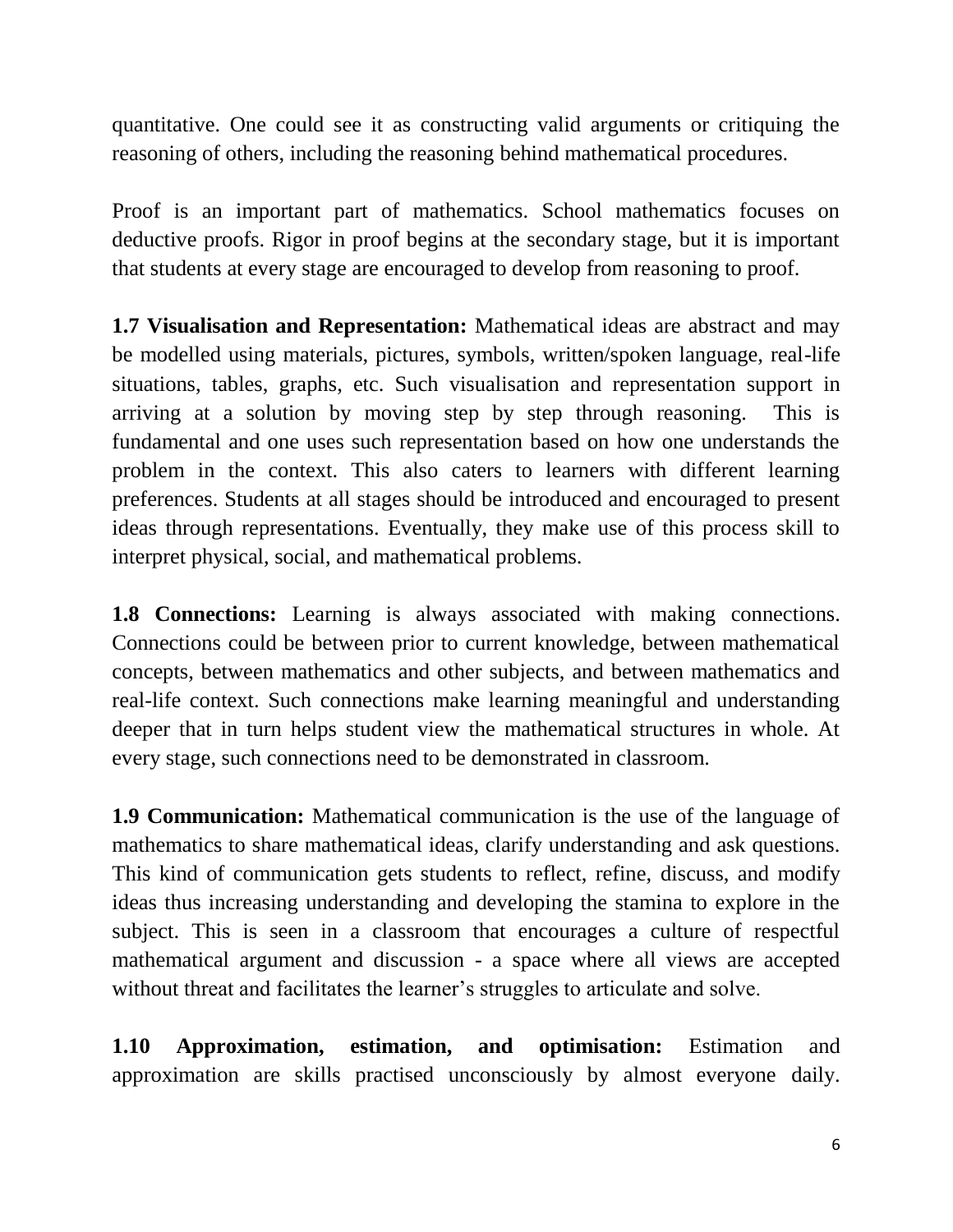Estimation is the mental skill to make an educated guess regarding quantity or measure while approximation is about providing a roughly correct answer.

Mathematical optimization is the use of strategies and techniques to evaluate a problem or a context and make an educated decision. This skill can be developed in school at all stages by encouraging students to come up with the best solution with the information available.

#### **2. Vision and Goals of school mathematics education**

In defining a vision for school mathematics, with reference to the NEP 2020, four strands or themes are identified. These are **Appreciation**, **Development**, **Connection** and **Inclusion** and they are intertwined with the Nature of Mathematics.

**Appreciation:** School mathematics education should enable an appreciation and understanding of what mathematics is. The underlying implication is that education functionaries, teacher educators, teachers, indeed anyone connected with the field of school mathematics education should understand the nature of mathematicscharacterized by the abstract and hierarchical nature of mathematical concepts, symbolic language, logical reasoning, and proof. This understanding will flow into every aspect of the learner's experience of mathematics – be it in pedagogy or pedagogical materials.

Understanding and harnessing the nature of mathematics will lead to a perception that mathematics is aesthetically pleasing and that mathematical truths are based on rigorous and well-defended reasoning. At the same time, space is provided for constructing new mathematical knowledge. Unfortunately, at present, mathematics is not a popular subject for it has been plagued by the perception that it is difficult, and learners approach it with inherited prejudices. Such an unproductive and harmful perception must give way to a robust appreciation of what mathematics is and how the study of mathematics can change lives and societies.

**Development:** The study of mathematics would be incomplete without the development of the individual learner and of society. A mindful approach to the pedagogy of mathematics can develop ethical values and an understanding of one's culture, community and ethos leading to the inculcation of qualities of good citizenship in the learner. A sound knowledge of mathematics enables an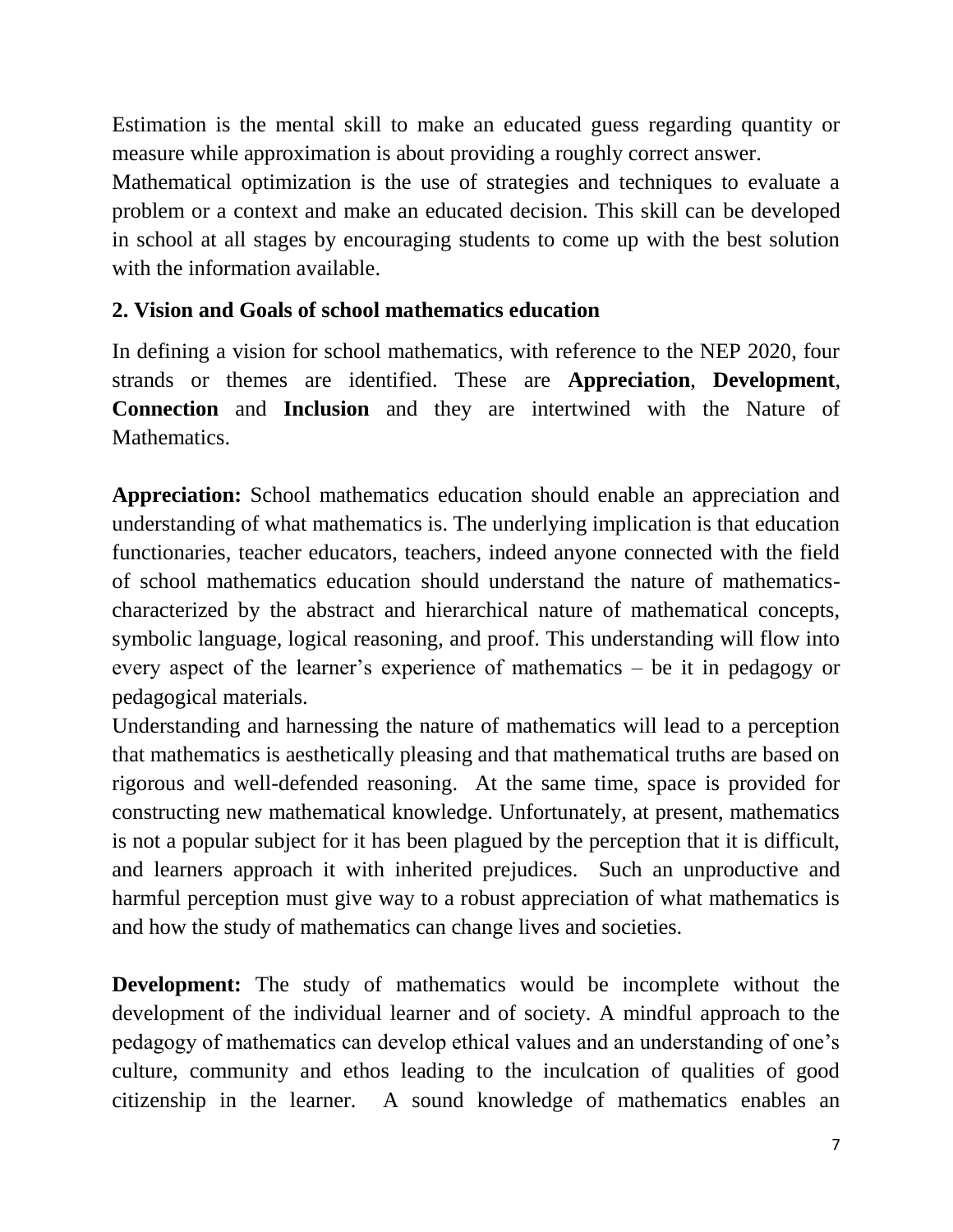individual to handle data analytically, understand trends and take informed decisions which could be of benefit to the nation and to the world. School mathematics education lays the foundation for this and an encouraging and enabling classroom will allow children to investigate boldly, analyse and think critically, work creatively, and communicate logically. Further, the professional aspirations of the learner must be enabled by the study of the subject. Though mathematics is popularly seen as a stepping-stone to professional courses in related fields, higher studies in mathematics should be perceived as a viable option leading to good career choices.

**Connection:** An education that focuses on making connections rather than ensuring compliance has the potential to make a difference and the theme of connections is an important strand in the landscape of school mathematics education. The incorporation of our country's rich culture, traditions, and history as well as indigenous knowledge in the curriculum enables the learner to connect mathematics with his or her own societal and family practices. When the learner is placed at the centre of the learning and has intentional engagement with pedagogy that is related to his or her context, there is scope to surface and build on an intuitive understanding of mathematics. Such an approach will result in "*children's development of the ability to engage in sense-making in and with mathematics, a deeper understanding of mathematical ideas, the ability to use mathematical ideas productively in solving problems, and a more positive view both of mathematics and of themselves as sense-makers in mathematics*." (Schoenfeld, 2011).

Mathematics, like every other subject is not an island and connections from it to other subjects which are obviously (such as science and economics) and subtly (such as geography and political science) connected to it must reflect in discussions, explorations and even such simple activities as reading a post on social media. Vocational courses, sport and art activities can be opportunities for mathematization – to recognize and investigate patterns, to identify constants and variables, to reason and deduce and predict. Here the role of computational thinking with its four strands of decomposing, pattern recognition, abstraction and algorithms may be harnessed to maximise learning opportunities.

**Inclusion:** The current perception of mathematics is that it can only be mastered by a select few. An inclusive approach would make it equitable and accessible to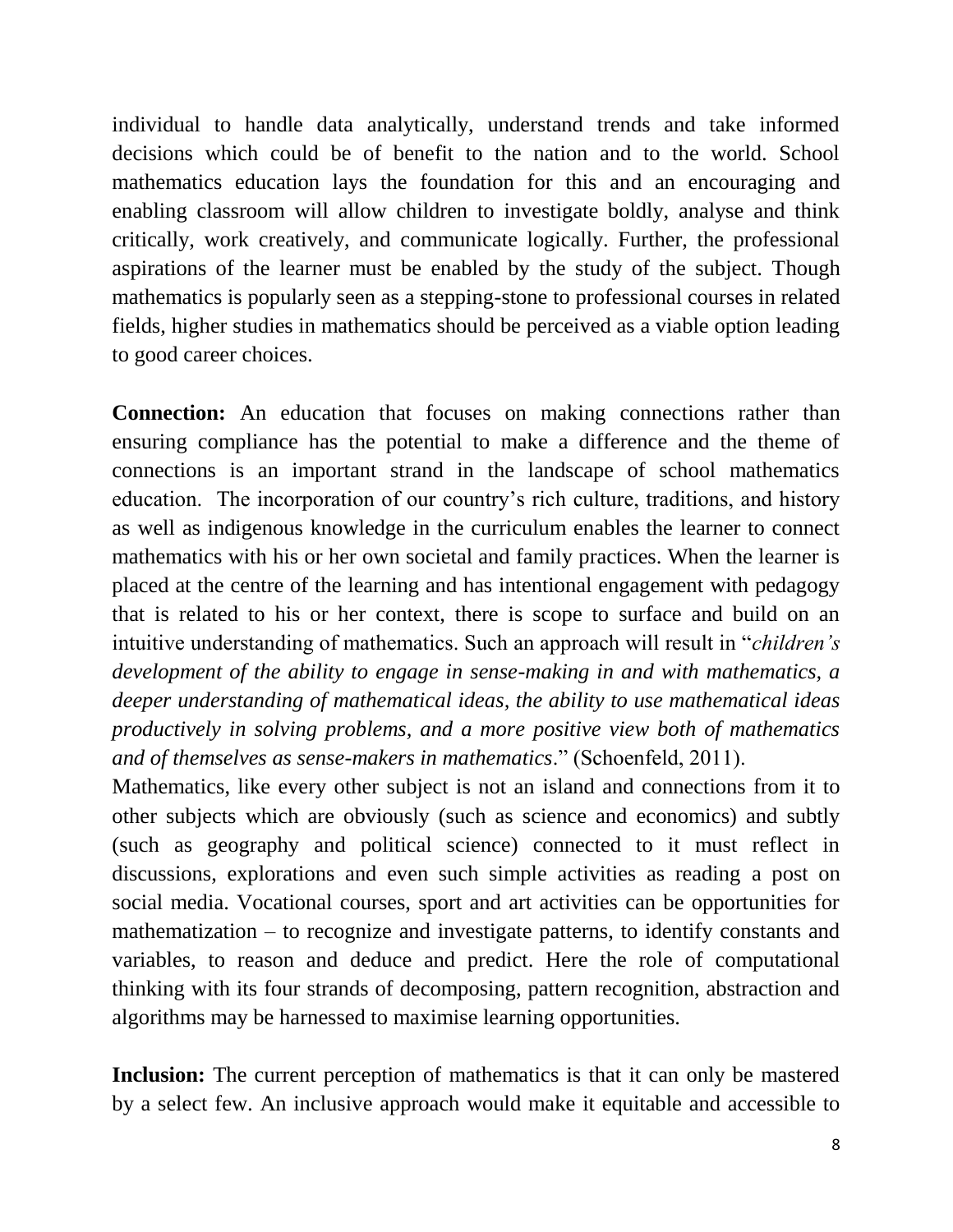all. Barriers need to come down across geographies – so that learners in remote regions of the country have access to contextual, accessible material, across different languages and dialects, across gender so that girls continue to engage with a subject considered to be an exclusive male preserve, across abilities so that every learner can benefit from his or her study of the subject and across differences in economic backgrounds as well as the digital divide.

### **2.1Goals of teaching mathematics**

The main goal of teaching mathematics at school level is the mathematization of child's thinking and thought processes. The kind of thinking that child learns in mathematics is an ability to handle abstractions and an approach to problem solving. According to George Polyo, the two major goals of school mathematics education are:

- The narrow goal, relating to numeracy. This is to develop useful capabilities related to numbers, number operations, measurement, decimals, percentages etc. Narrow or Primary goals are that of turning out employable adults who eventually contribute to social and economic development.
- **The higher goal,** that of developing the inner resources of the child. It is the role that mathematics plays in developing thinking and problem- solving skills. The higher goal is to develop the child's resources to think and reason mathematically, to pursue assumptions to logical conclusions and to handle abstraction.

### **The role of mathematics teaching in the curricular framework for 21st century education is positioned on these twin goals: narrow goal and higher goal.**

That is, what mathematics education can do to engage the mind of every student, and how it can strengthen the student's inner resources. We also describe the vision of mathematics education at school level on the same twin perspectives.

A culture of awareness of mathematics – its pervasiveness, aesthetic value, nature, and usefulness must evolve. Our daily activities, academic subjects and vocational courses are entwined with mathematical concepts, but these remain unharnessed unless there is an explicit focus on it.

i) Change in the perception of mathematics – from an exclusive to an inclusive domain ensuring that all citizens are mathematically literate.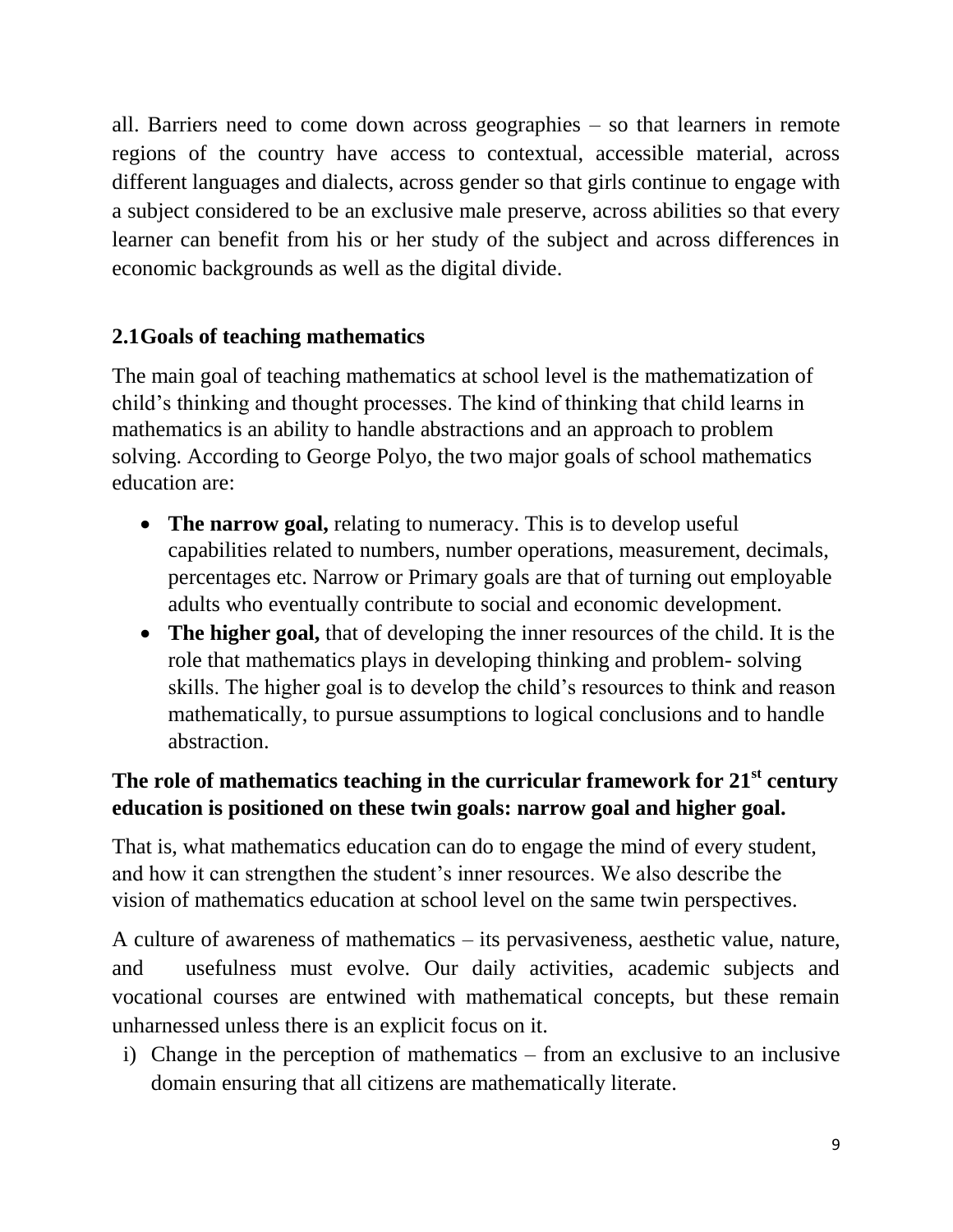- ii) Mathematics education which caters to differentiated learning, variety in pedagogical strategies and the development of a culture of rational discussion, mindful use of data and logical reasoning.
- iii)A robust assessment system that tracks progress in mathematics and identifies and addresses causes of concern.
- iv) A curriculum which incorporates the culture and traditions as well as indigenous knowledge in related curricular material and pedagogical strategies.

#### **3. Background of mathematics teaching and learning:**

The Kothari commission way back stressed on the need for mathematics and science in school as well as in higher education and emphasized the importance of children learning mathematics for the development of science and technology and for industrial growth.

The 1968 and 1986 National Policies of Education spoke in the same tone as the Kothari Commission report and the 1986 policy states that "Mathematics should be visualized as the vehicle to train a child to think, reason, analyze and articulate logically. Apart from being a specific subject, it should be treated as a concomitant to any subject involving analysis and reasoning" (Government of India– Ministry of Human Resource Development, 1998, p.29).

National Curriculum Framework 2005 states that Mathematics is an 'exact science'. The estimation of quantities and approximating solutions is also an essential skill. Visualization and representation are skills that Mathematics can help to develop. Modelling situations using quantities, shapes and forms are the best use of Mathematics. mathematical concepts can be represented in multiple ways, and these representations can serve a variety of purposes in different contexts.

According to the National Curriculum Framework (NCF) 2005, the main goal of Mathematics education in schools is the 'Mathematisation' of a child's thinking. Clarity of thought and pursuing assumptions to logical conclusions is central to the mathematical enterprise.

The NCF also speaks of mathematical communication – that it is precise and employs unambiguous use of language and rigor in formulation, which are important characteristics of mathematical treatment.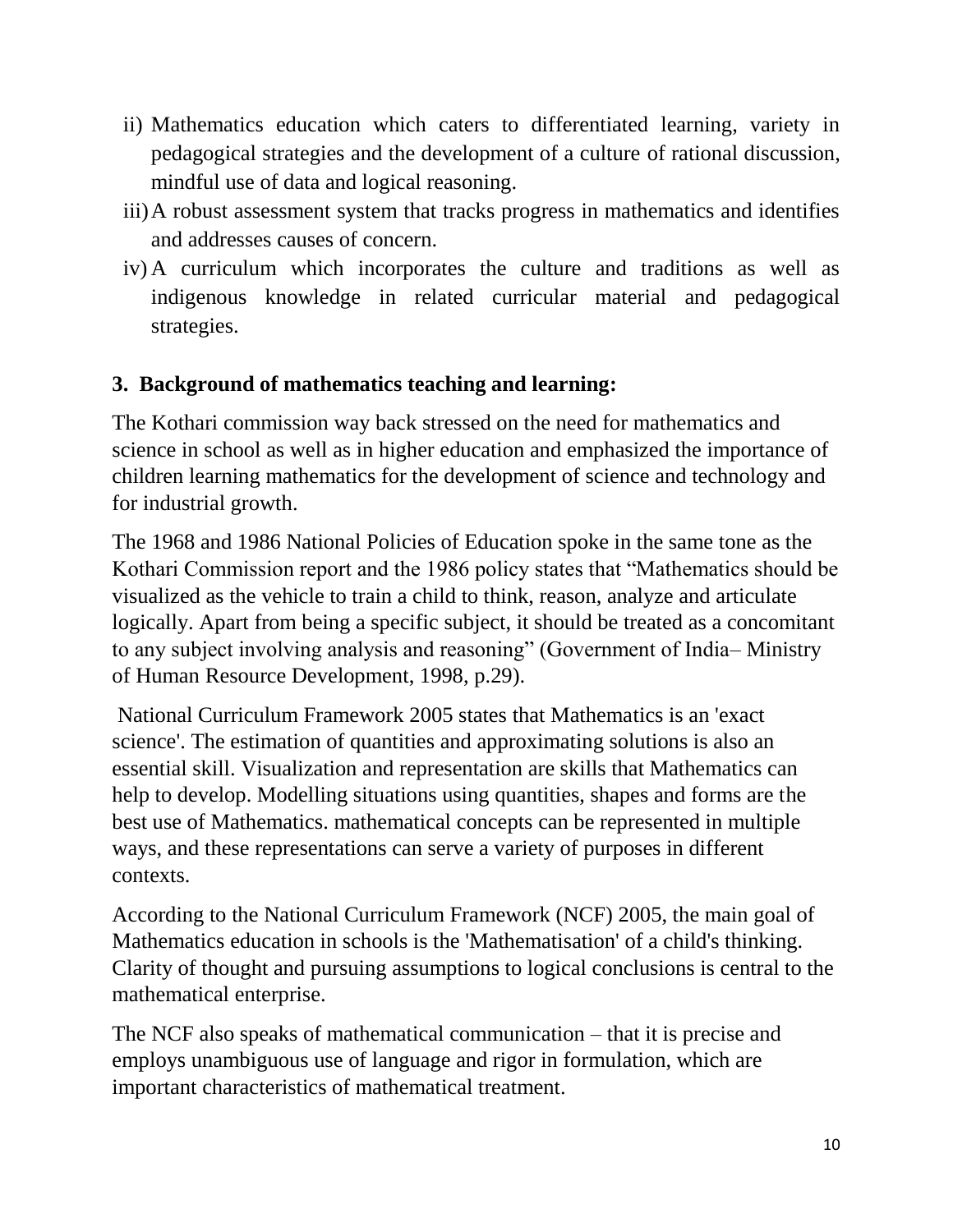The aims of teaching and learning mathematics are to encourage and enable students to: recognize that mathematics permeates the world around us. appreciate the usefulness, power and beauty of mathematics. enjoy mathematics and develop patience and persistence when solving problems.

NCF focuses on mathematics education as follows:

- seek narrow aims of teaching Mathematics in school.
- seek higher aims of teaching Mathematics in school.
- teach more than one way of solving problems of Mathematics.
- teach variety of Mathematics like arithmetic, algebra, geometry and data handling.

The NCF envisions school Mathematics as taking place in a situation where:

1. Children learn to enjoy Mathematics rather than fear it.

2. Children learn "important" Mathematics which is more than formulas and mechanical procedures.

3. Children see Mathematics as something to talk about, to communicate through, to discuss among themselves, to work together on.

4. Children pose and solve meaningful problems.

5. Children use abstractions to perceive relationships, to see structures, to reason out things, to argue the truth or falsity of statements.

6. Children understand the basic structure of Mathematics: arithmetic, algebra, geometry and trigonometry, the basic content areas of school Mathematics, all of which offer a methodology for abstraction, structuration and generalization.

7. Teachers are expected to engage every child in class with the conviction that everyone can learn Mathematics

### **Problems in teaching and learning of mathematics**

1. A sense of fear and failure regarding Mathematics among a majority of children.

2. A curriculum that disappoints both a talented minority as well as the nonparticipating majority at the same time.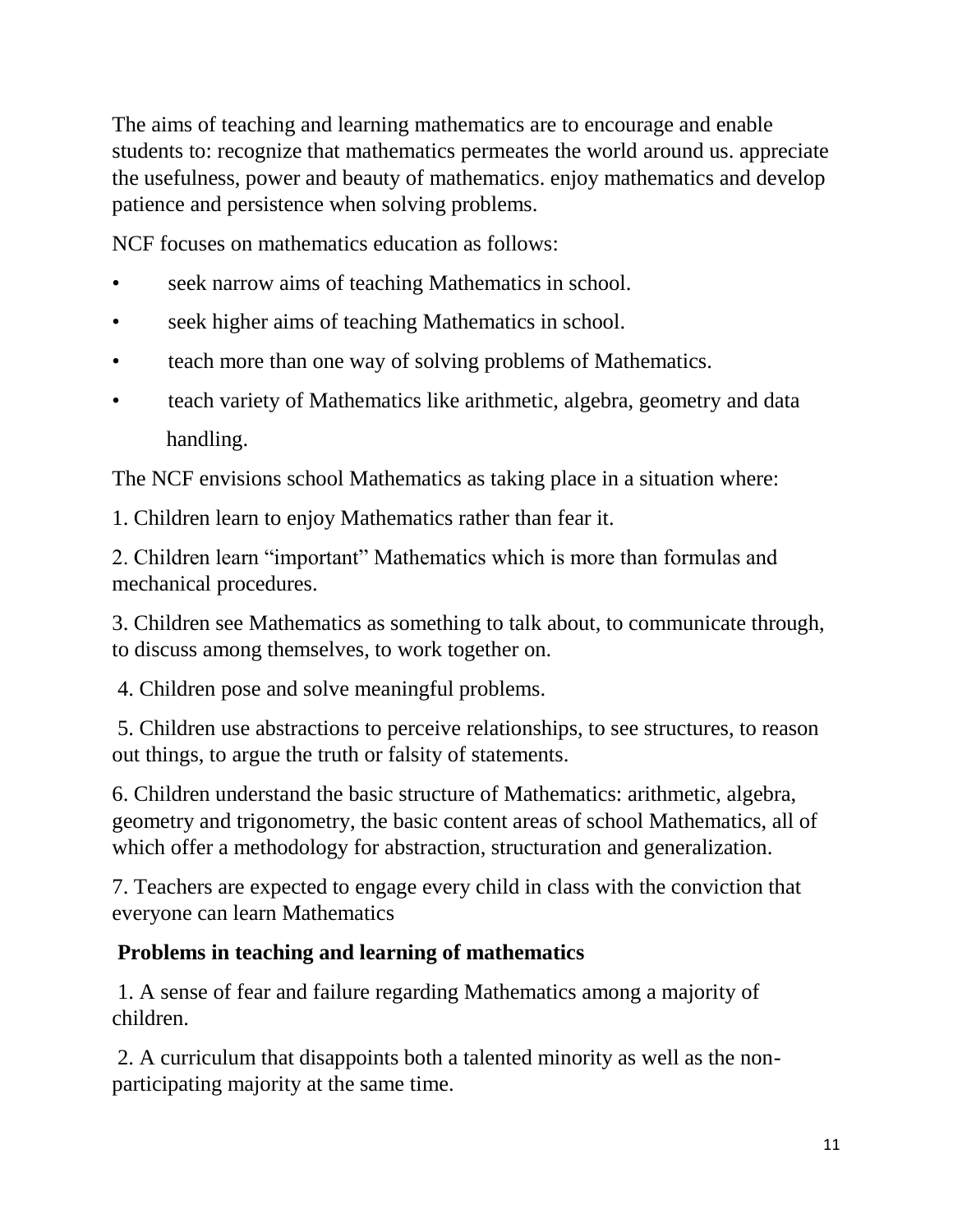3. Crude methods of assessment and evaluation that encourage the perception of Mathematics has mechanical computation - problems, exercises, methods of evaluation are mechanical and repetitive with too much emphasis on computation.

4. Lack of teacher preparation and support in the teaching of Mathematics.

5. Structures of social discrimination that get reflected in Mathematics education often leading to stereotypes like 'boys are better at Mathematics than girls.

6. lack explicit the connections between mathematics and other subjects.

7. Disappoints in developing 21st century skills among the students.

8. Mathematics should be made inclusive as every other child to learn mathematics, and their needs (in terms of pedagogy, learning material etc) have to be addressed seriously. The conceptual world of mathematics can bring great joy to these children, and it is our responsibility not to deprive them of such education.

# **Recommendations and Suggestions for 21st century mathematics education**

The learner needs to demonstrates understanding and appreciation of key concepts and principles of mathematics as applied - using appropriate technology - in problem solving, critical thinking, communicating, reasoning, making connections, representations, and decisions.

1.Perspectives about mathematical knowledge

Apart from developing mathematical ideas, emphasis should be laid on structure of mathematics, conceptual and procedural aspects of mathematical knowledge, content categories, process of generalization, pattern recognition, problem solving in mathematics- as a process & skill, mathematical investigations, verification or validation process of mathematical statements and role of critical thinking, creative thinking and historical perspective of mathematics.

2.Transactional Process: The transactional process has become very rigid and inflexible. Teachers need to be trained to use constructivist approaches and constructivist pedagogy to teach learning aspects related to mathematics according to Piaget, Bruner, Vygotsky, Dienes and Van Hiele.

3.Psychology of learning of mathematics

Designing learning environments for mathematics learning should be based on the learning theories and processes. Special reference should be made regarding mathematics learning at "Concrete operation stage" according to Piaget. Focus is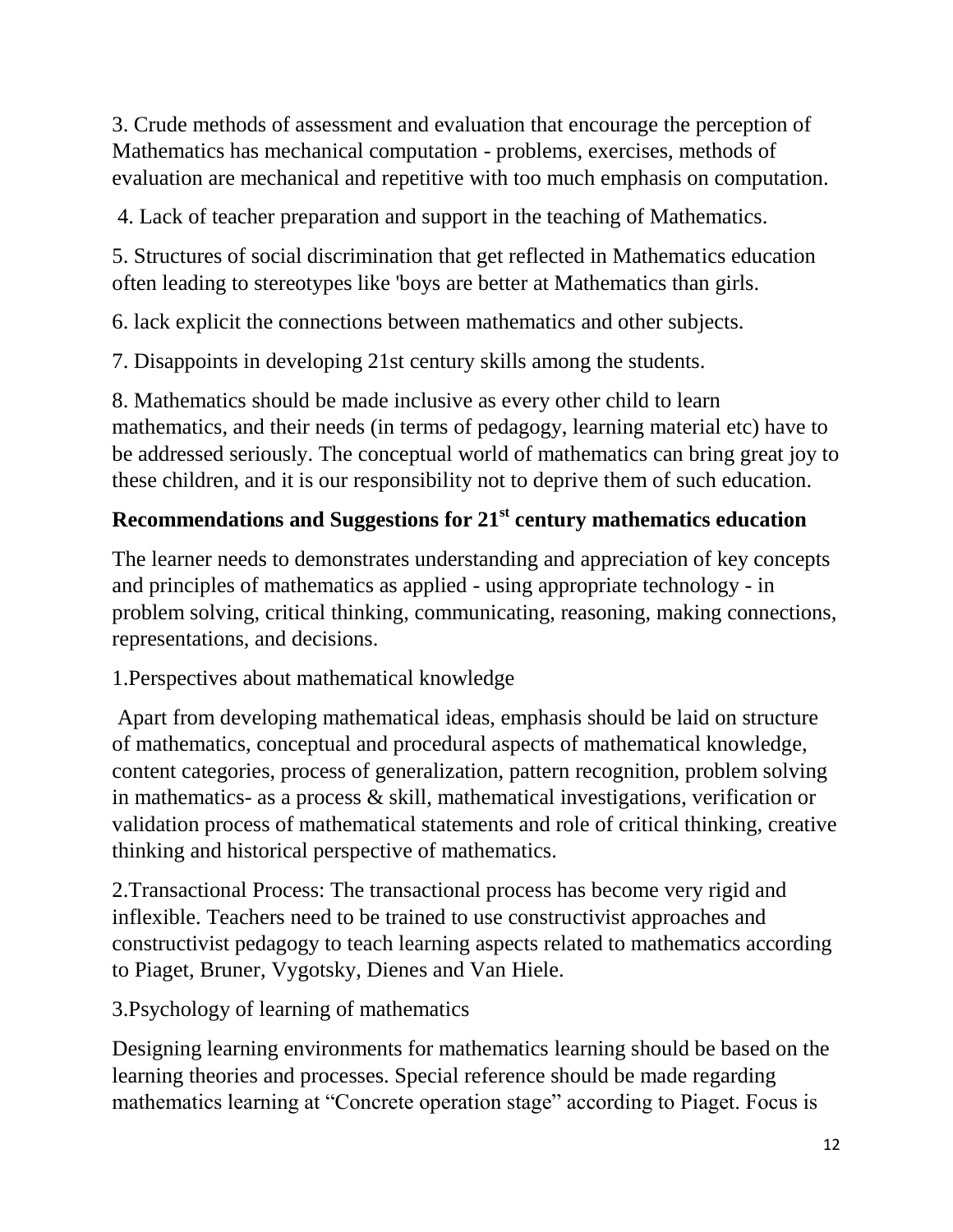to be laid on the concrete operation stage of intellectual development of children at elementary level and "Formal operation stage" at Secondary level.

4. Appropriate use of Methodology/pedagogy

NEP -2020 emphasises that there should be more scope for experiential learning, collaborative and co-operative learning, blended learning and the classrooms have to adapt constructivist learning environments.

5. Development of 21st century Skills

21st century skills such as creative thinking, critical thinking, decision making, problem solving, reasoning, analysis, interpretation, synthesizing information, research skills and practices, interrogative questioning, creativity, artistry, curiosity, imagination, innovation, personal expression have to be developed among students through teaching of Mathematics.

6.Development of Integrated /holistic Curriculum

NEP 2020 recommends that the Mathematics curricula should aim for holistic development of learners, equipping them with the above mentioned 21st century skills, reduction in curricular content to enhance essential learning and critical thinking and greater focus on experiential learning. Students will have increased flexibility and choice of subjects so that they choose their own paths according to their talents and interests.

7.Use of mathematical Manipulatives: Teachers should use crucial aids such as black boards, charts, graph boards/charts, manipulatives, geo boards, geometry instrument box, calculators, computers etc. They should be well trained to make PowerPoint presentations, use internet sources, and use the computer operating systems and tools such as Ubuntu, Geogebra, Kturtle, kahoot, etc.

8.Assessment of mathematics learning

NEP 2020 recommends that there should be a shift from summative assessment to regular and formative assessment, which is more competency-based, promotes learning and development, and tests higher-order skills, such as analysis, critical thinking, and conceptual clarity by reforming the assessment and evaluation procedures by using a variety of assessment tools such as achievement tests, diagnostic tests, observation records, project work, seminar, discussions, checklist, student portfolios, self -assessment, and peer group assessment. Performance-based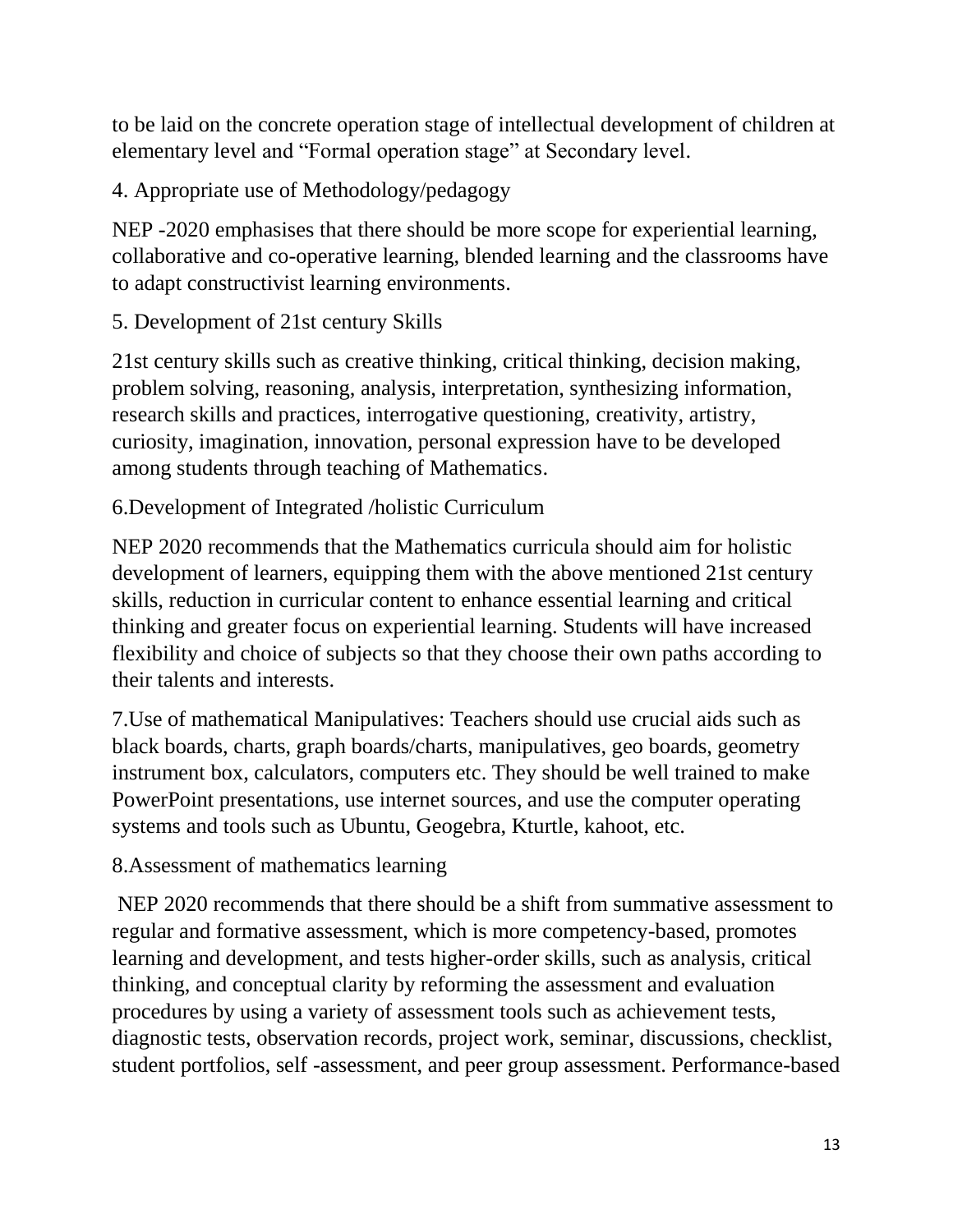assessment should be emphasized and a continuous and comprehensive evaluation should be focused.

9. Mathematical misunderstandings and Misconceptions

Teachers and students have many misunderstandings and misconceptions about mathematics. These have to be identified through assessments on conceptual understandings and clarified for effective new learning of mathematical ideas.

10. Special emphasis is laid on mathematical and computational thinking in NEP 2020.

"From age 6 onwards, computational thinking (the thought processes involved in formulating problems and solutions in ways that computers can effectively execute) will be integrated into the school curriculum. This is a fundamental skill in the digital age, and it can be effectively taught with well-designed paper worksheets... The school curriculum will offer optional subjects focused on programming and other advanced computer-based activities at the late upper primary and secondary stages." [NEP 2019, P23.4.1]

"Integration of digital literacy: The new curriculum will also integrate digital literacy for all learners at the basic level, with hands-on assessments and worksheets keeping in mind the available digital infrastructure on the ground. At a more advanced level, curricula will be developed for: (i) Computational thinking; (ii) programming and other computer-based activities. Appropriate learning outcomes will be formulated as part of the National Curricular Framework in these subjects, and they will be extensively offered as courses in

middle and secondary schools with adequate computing and teacher resources." [NEP 2019, P4.6.7.1]

# **4.Way forward:**

# **4.1 Curriculum and Pedagogy**

# **The Foundational stage**

Early literacy and numeracy skills are not only life skills but also survival skills in this fast-changing world. Numeracy is the ability to recognise and apply mathematic concepts in all areas of life. It involves understanding of numbers, counting, solving number problems, measuring, estimating, sorting, noticing patterns, adding, and subtracting numbers and so on.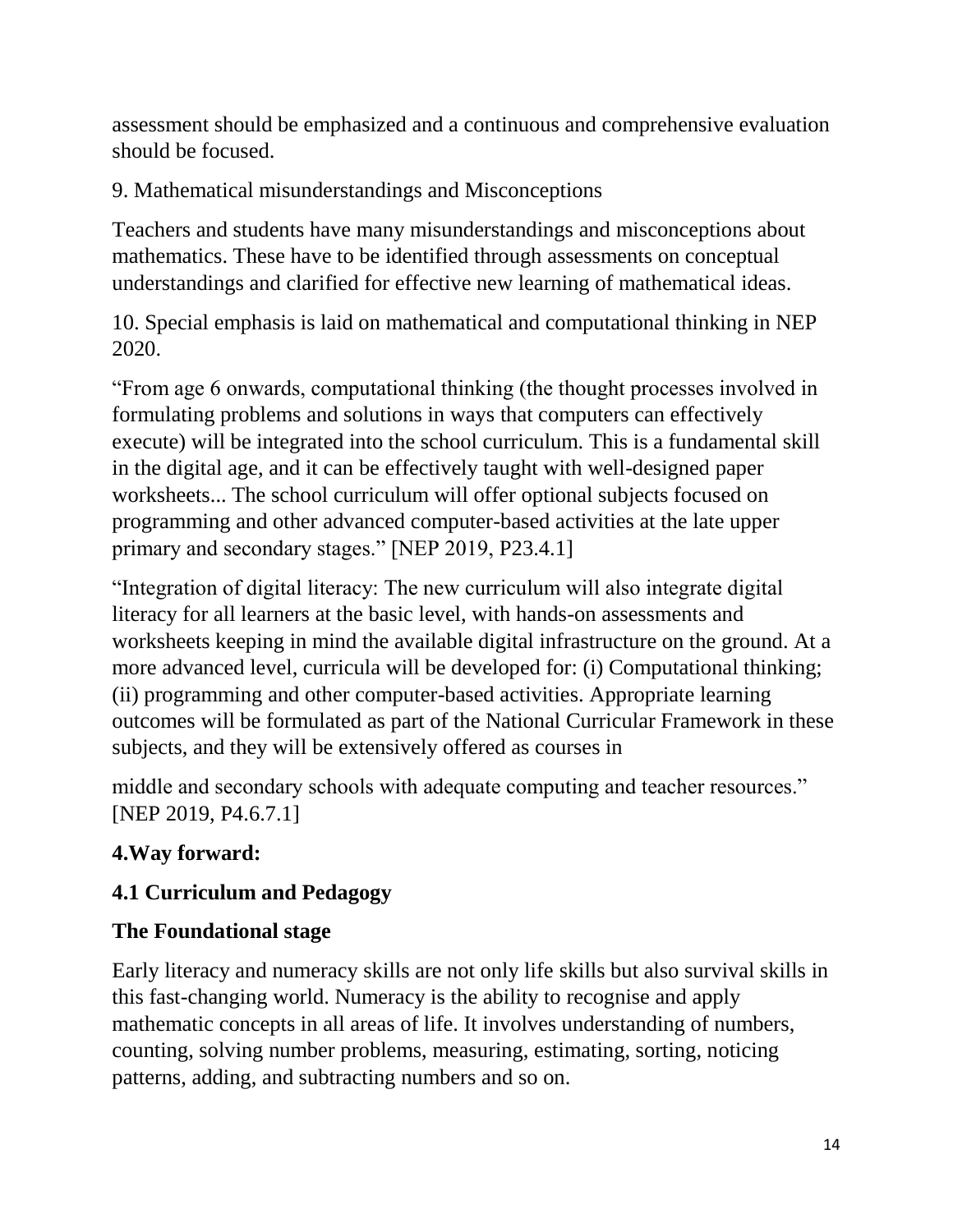#### **The need for strengthening early numeracy**

In India most of the school age children are first generation learners and who may not have environment of literacy and numeracy at home.

Research has shown that once students fall behind on foundational literacy and numeracy, they tend to maintain flat learning curves for years, perpetually unable to catch up. The learning gap continues to widen up from that point as the text in the language textbook and mathematical concepts become more complex and abstract in later grades.

The National Achievement Survey (NAS) 2017 conducted for class 3,5,8 highlighted the problem of low learning levels which decline as the child progresses. Only 53% of students had acquired proficiency maths in class 3, which declined to 40% by the time they reach class 8. So, strengthening early numeracy skills in ECCE should be the top priority to support the students to achieve desired learning competencies at later stages.

In this context Ministry of Education has set up National Initiative for Proficiency in reading with Understanding and Numeracy (NIPUN) to ensure that every child in the country necessarily attains foundational literacy and numeracy in grade 3 by 2026-27 on priority.

Major focus of NEP 2020 is holistic development of the child. There are many interrelated and interdependent developmental domains and these domains have been subsumed into 3 major goals

- Developmental Goal 1 Children maintain good health and wellbeing (HW)
- Developmental Goal 2 Children become effective communicators (EC)
- Developmental Goal 3 Children become involved learners and connect with their immediate environment. (IL)

Among these goals, Goal 3 (IL) is majorly focusing on cognitive and numerical skill development of children.

#### **The major content areas of early mathematics are:**

Pre-number concepts - These concepts are preliminary to the understanding of numbers and involves classification, order and set up one to one correspondence of objects and numbers to some extent. (Counts objects up to 100 in group of tens)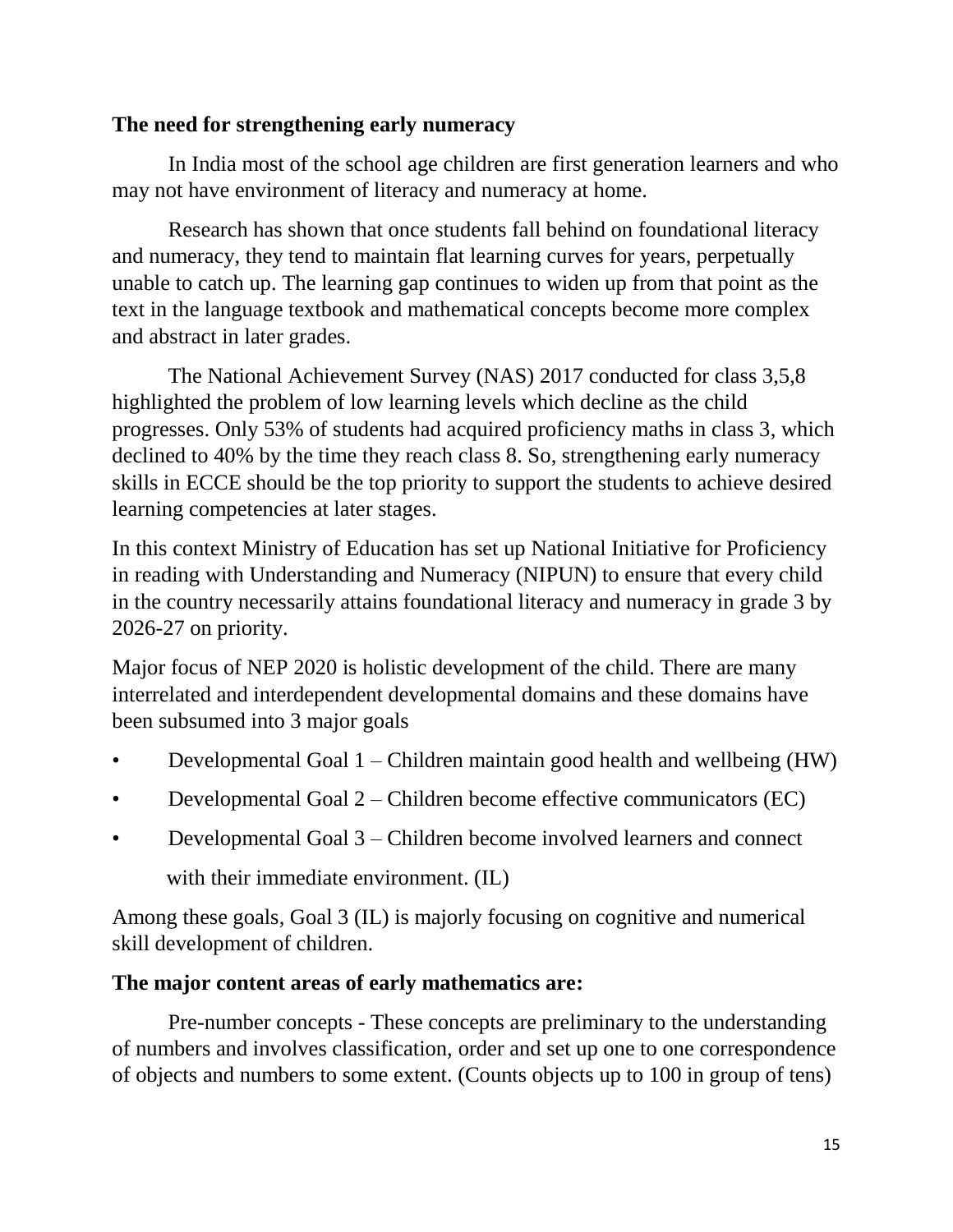- 1. Numbers and operation on numbers –Numbers are the mathematical tools to count and measure. It Involves number sense (reading & writing numbers up to 999), reading of symbols, writing words and symbols, comparison of number like bigger than/smaller than etc... fundamental operations –addition (sum not exceeding 99), subtraction (upto99), multiplication (constructing and applying multiplication facts, tables of2,3&4), division (developing the idea of division) and their application in daily life.
- 2. Measurement measurement is inherent part of human life. Thus, familiarity with different context of measurement is essential in our daily life. It involves length/distance, weight, capacity, time
- 3. Shapes and spatial understanding It give children and Awareness of themselves in relation to people and objects. This content area includes shape, size, space, position, direction, movements,3 D shapes and solids, flat and curved surfaces of solids,2D shapes as seen on surfaces of a solid shape.eg – straight lines, curved lines, shapes made up of straight lines and curved lines etc.
- 4. Patterns –patterns are all around us. identification of patterns helps children to develop observation and analytical skills. It involves observing similarities, dissimilarities, repetition, non-repetition, growth/decay etc
- 5. Data handling—involves collecting, representing, and interpreting simple data, recording data using tally marks, collecting data, and representing in terms of pictograph choosing appropriate scale and unit for display through pictograph, drawing conclusion from the data
- 6. Mathematical communications Language is essential to construct knowledge. Every discipline has special language. While sharing mathematical ideas and thoughts children should use mathematical language. It involves exchange of information between individuals through mathematical symbols, signs, diagrams, graphs.

NIPUN Bharat document shares detailed information about the above-mentioned content areas, competencies and learning outcomes, which can guide the construction of curriculum framework for Foundational stage of school education.

#### **Pedagogical process to early numeracy:**

NIPUN Bharat document recommends that "Quality foundational education should work on developing the important mathematical skills in children through the early mathematics concepts such as observation, reasoning, visualisation, generalisation, communication, critical thinking, problem solving, creativity and collaboration".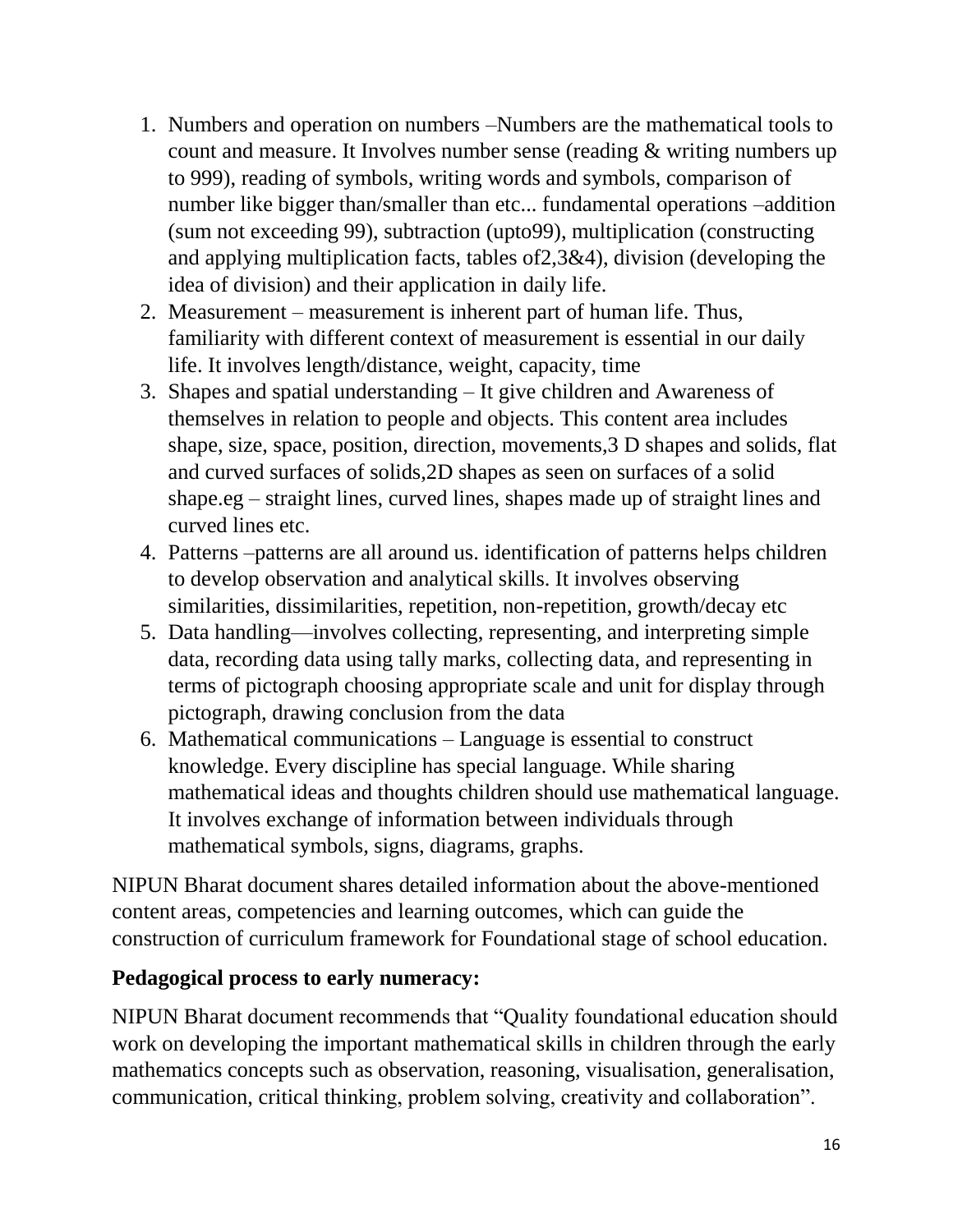Suggestions for pedagogical approaches are:

- Learner centric pedagogy- Pedagogy should address the need of children. Equal focus should be given on child's conceptual development as well as problem solving skill development.
- Scope for exploration and mathematical thinking encourage children to participate in activities and discussion, raising questions, making interpretations
- Use of manipulatives/toy pedagogy- devising as many different activities as possible with variety of materials is necessary. Concrete materials and toys should be used such as boxes, blocks, shape sorters, puzzles, dolls, toys etc.
- Mathematics with daily life Children start learning numeracy skill from the time they are born. This learning happens by observing and experiencing numeracy in action. Especially in everyday play and activities. Daily activities like counting, talking about time and money, observing shapes and patterns can help children develop early numeracy and mathematic skills. Classroom process should give scope for this.
- $\bullet$  Integrating mathematics with other subjects It makes mathematics learning easy and develops application skill of maths in day today life.
- Joy in mathematics (recreation with mathematics) Learning maths should be joyful experience for young learners. Mathematical concepts to be learnt through experiential method like hands on activities, games, riddles etc.
- Opportunities for peer learning, collaborative, and cooperative learning It helps children to develop conceptual understanding and mathematical communication without any fear or hesitation.

# **The Preparatory Stage**

NEP 2020 document recommends that, "It will build upon the play, discovery, and activity-based pedagogical and curricular style of the Foundational Stage, and will also begin to incorporate more formal but interactive classroom learning, in order to lay a solid groundwork across the subject mathematics".

The content and objectives of mathematics teaching at this stage are:

- develop skills in counting and understanding 3, 4 and 5-digit numbers.
- perform operations on 3, 4 and 5-digit numbers
- understand the standard algorithms of addition, subtraction, multiplication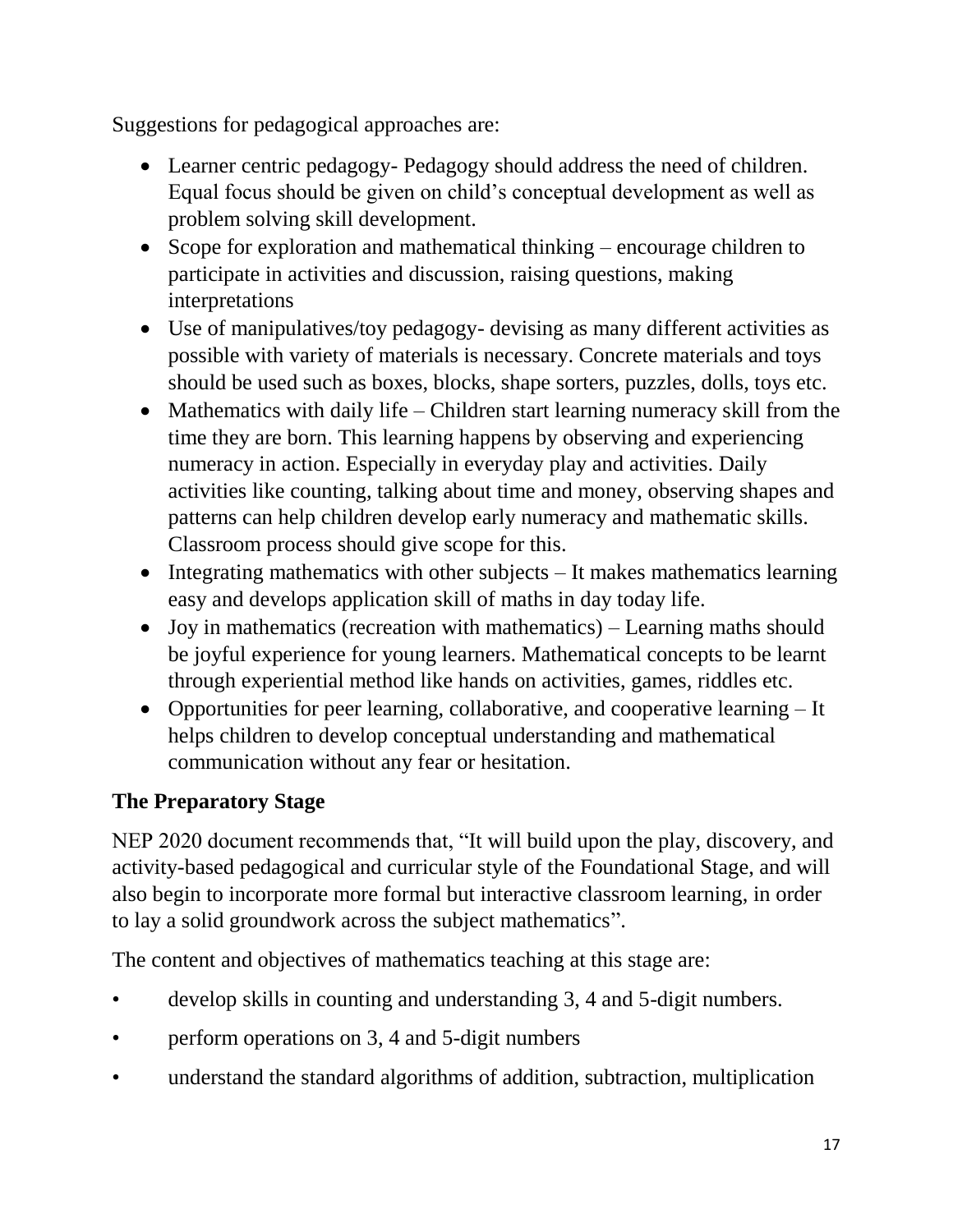and division of whole numbers.

- learn fractions and decimals and use them in real life situations.
- perform operations on fractions and decimals.
- understand 2-D and 3-D Shapes and their properties.
- understand the standard units of length, weight and volume.
- perform simple mathematical operations involving length, weight, volume and money.
- collect data and represent it in tabular form; draw pictograph, bar graph for given data.
- identify symmetrical shapes and patterns and make simple designs using shapes and patterns.
- identify number patterns such as patterns in odd and even numbers, triangular and square numbers, patterns in multiplication and division of numbers.
- develop Problem Solving skills to aptly use in real life situations
- develop pride about Indian Mathematicians contributions.
- develop interest in learning mathematics with ease and fun.

The pedagogical approaches should be based on experiential learning involving activities, games, puzzles, stories, dramatisation, Puppet show, activities through paper cutting (origami), drawing, Tangrams etc.

### **The Middle Stage**

The middle stage mathematics teaching should attempt at the development of mathematical understanding and thinking in the child. It should emphasise the need to look at this middle stage as the stage of transition towards greater abstraction, where the child will move from using concrete materials and experiences to deal with abstract notions. It has been recognized as the stage wherein the child will learn to use and understand mathematical language including symbols. There is an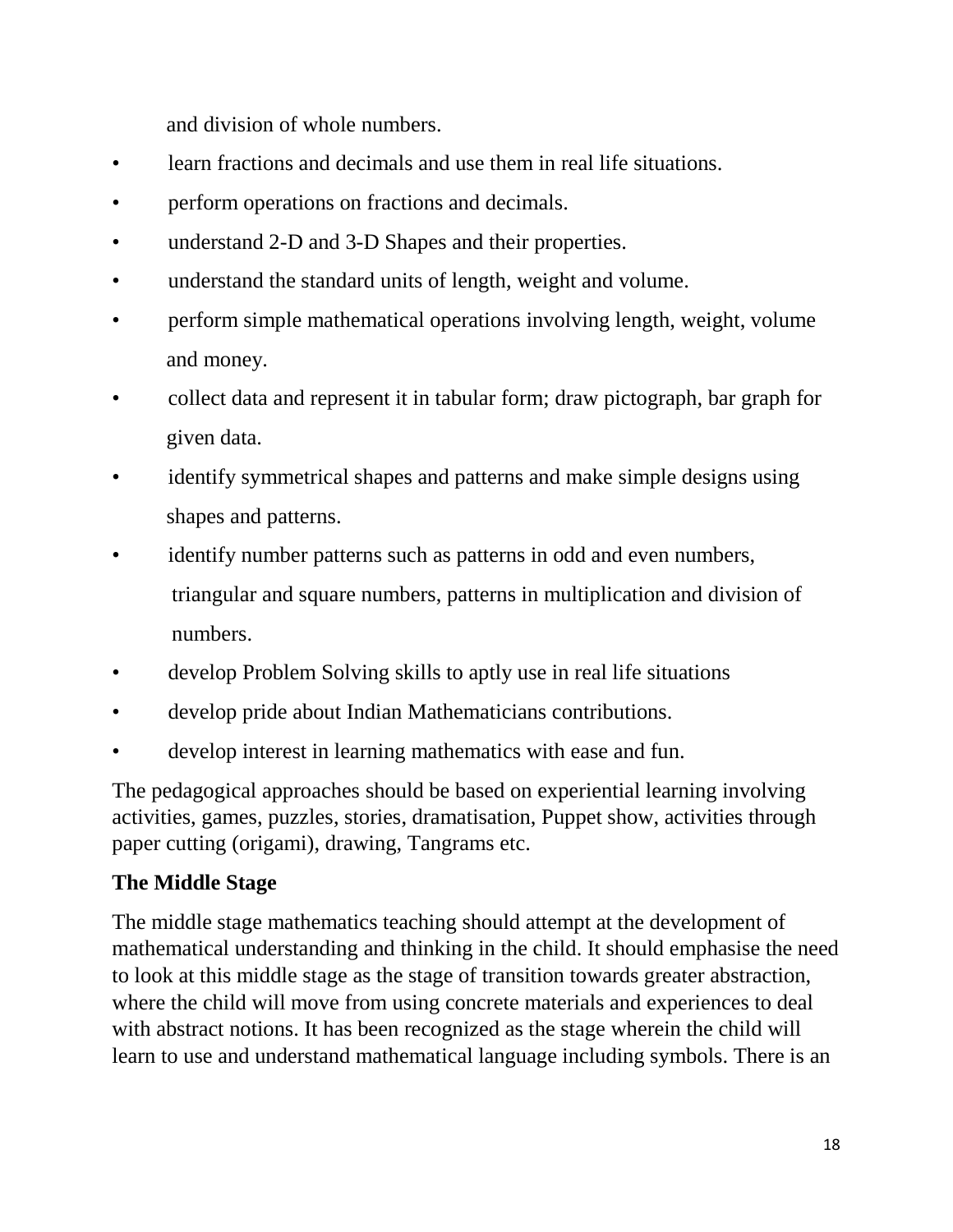emphasis in taking the child through the process of learning to generalize, and also checking the generalization.

The content and objectives of mathematics teaching at this stage are:

- Understand the concept of whole number, integer, and rational numbers.
- Apply different methods in order to find the squares, cubes, square roots and cube roots of a given number.
- understand the concepts of ratio and proportion and use them to solve real life problems.
- understand the concept of variables and solves puzzles and daily life problems using variables.
- perform basic operations on algebraic expressions.
- represent daily life situations in the form of a simple equations and solve them.
- Identify number pattern and Observe patterns using algebraic operations in order to derive the divisibility rules of 2,3,4,5,6,9 & 11.
- Collect and arrange data and interpret pictograph, bar graph and pie chart.
- Calculate mean, median and mode.
- Use exponential form of numbers and apply rule of exponents to solve problems in real life situations.
- understand geometrical ideas like line, line segment, open and closed figures, angle, triangle, quadrilateral, circle, and their properties.
- find and estimate the area of different geometrical shapes.
- Identify and represent 3D objects, identify vertices, faces, edges.
- Finds surface area and volume of cube, cuboid and cylinder.
- Construct geometrical figures using the instruments.

# **The Secondary Stage**

NEP 2020 has stated, The Secondary Stage will comprise of four years of multidisciplinary study, building on the subject-oriented pedagogical and curricular style of the Middle Stage, but with greater depth, greater critical thinking, greater attention to life aspirations, and greater flexibility and student choice of subjects.

At this stage, mathematics should be presented as an academic discipline to students. The students should perceive the structure of mathematics and hence the notions of abstraction, generalization, argumentation and proof should become central to mathematics curriculum.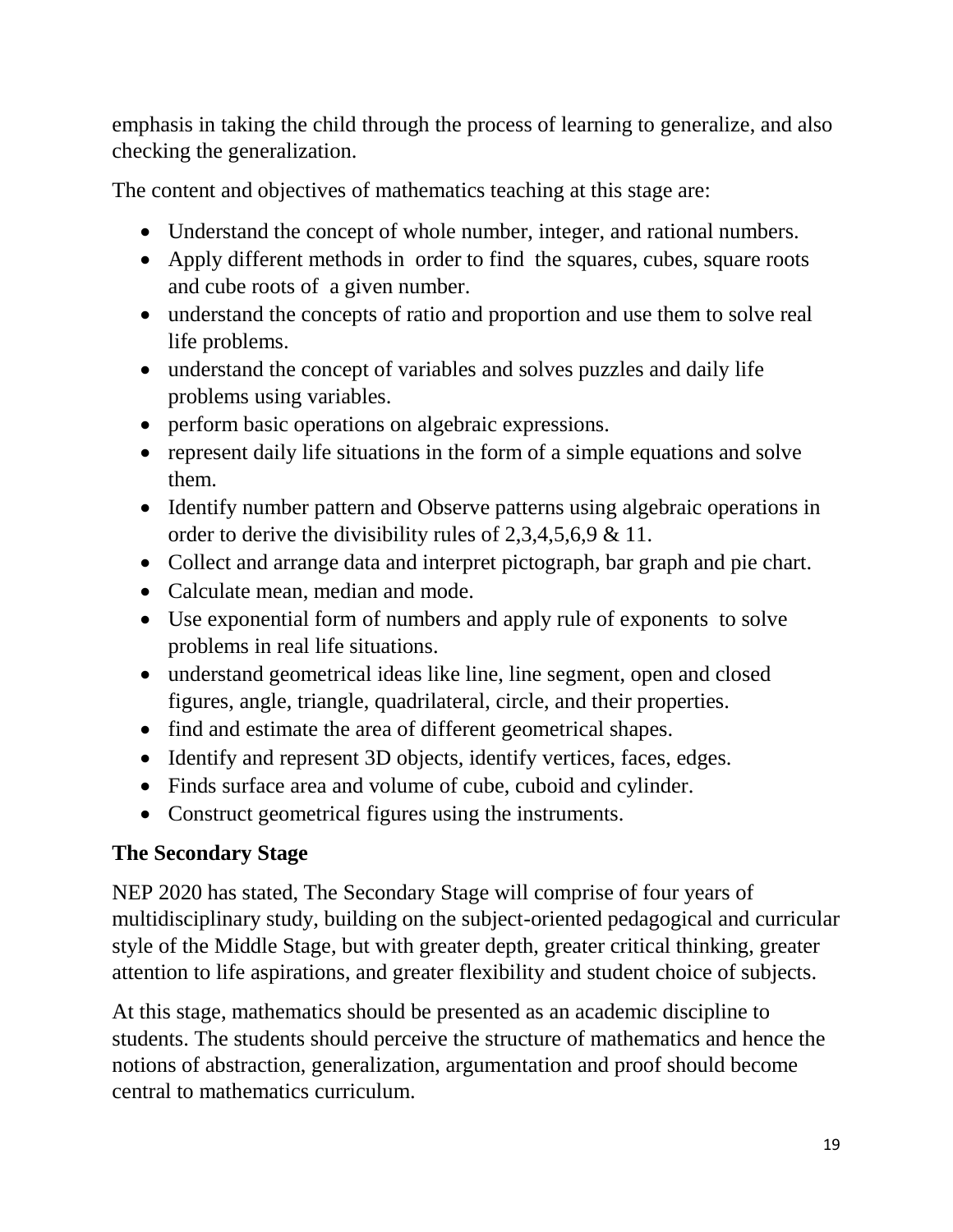NEP 2020 has recommended that "- - - students would continue to have the option of exiting after Grade 10 and re-entering in the next phase to pursue vocational or any other courses available in Grades 11- 12".

Hence, mathematics curriculum for Secondary school education should be framed for general course from 9th to 12th and specific mathematics curriculum required for particular vocational course.

The overall purpose of Mathematics Teaching and Learning at Secondary stage can be visualized as follows:

- know and appreciate the usefulness, power and beauty of mathematics through its patterns and structure.
- recognize that mathematics is all pervasive in the world around us.
- develop patience and persistence when solving mathematical problems.
- understand and be able to use the language, symbols and notation of mathematics.
- develop mathematical computation skills and thinking in mathematics.
- develop problem solving ability among students.
- develop mathematical curiosity and use reasoning and thinking when solving problems.
- become confident in using mathematics to analyse and solve problems both in school and in real-life situations.
- develop ability to integrate mathematics with other subjects.
- develop logical proofs for propositions in algebra, geometry and trigonometry.
- develop mathematical models for real life situations and problems.
- develop the knowledge, skills and attitudes necessary to pursue further studies in mathematics.
- develop abstract, logical and critical thinking and the ability to reflect critically upon their mathematical work and the work of others.
- develop axiomatic approach to geometry.
- develop scientific thinking/temper and scientific attitude.
- appreciate the use of information and communication technology in mathematics.
- know and appreciate the contributions of Indian mathematicians to this filed since ages.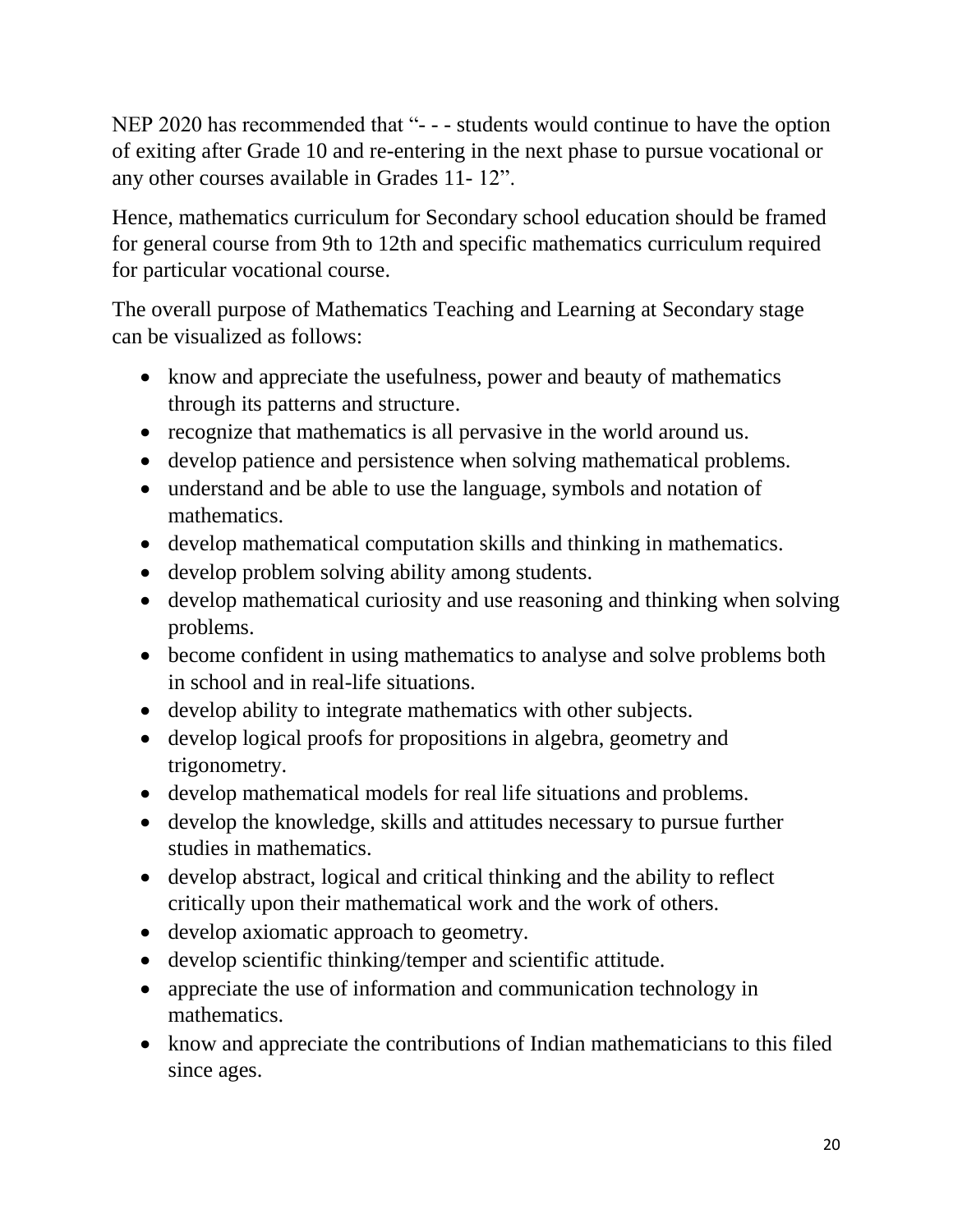### **Content**

NEP 2020 has recommended - - "Students will be given increased flexibility and choice of subjects to study, particularly in secondary school---".

In this context, mathematics curriculum for secondary school education has to be framed at two levels - general and optional level for IX and X Standard.

Optional level mathematics curriculum should be characterised as follows:

- Topics in the curriculum for optional level should be in depth with rigour of mathematics.
- Practical and logical proofs are to be given for Theorems in Geometry with equal weightages to Converse Theorems and Corollaries.
- Good number of varieties of graded applications, integrating concepts/problems with other subjects like Physics, Geography etc.

For general level only practical proof, for a very few Theorems, without discussing Converse, Corollaries with a few simple, direct/numerical applications are to be given.

It is worth to discuss each 'Constructions 'at the end of respective theorems and concepts with justifications for optional level & a few simple constructions without justification for general level.

### **Higher Secondary: (Class 11 and 12)**

It is believed that students who did optional Mathematics at IX and X standard have already developed the skill of analytical thinking and logical reasoning, they also have developed the problem-solving skills. These skills are very essential for them to take up Mathematics at higher Secondary level (class 11 and 12).

At the higher secondary level, learners are expected to understand abstractness, develop the concepts using different approaches and try to find interrelation between the concepts. For example, solution of simultaneous linear equations can be interpreted geometrically to understand existence / nonexistence of solution, understand the interrelationship between the concepts and thereby find alternate solution to a mathematics problem, develop the processes of dealing with greater abstractions, moving from particular to general and vice versa.

There are several constructive approaches which are also recommended in NEP 2020 like - Experiential learning, inquiry-based, discovery-based, discussion-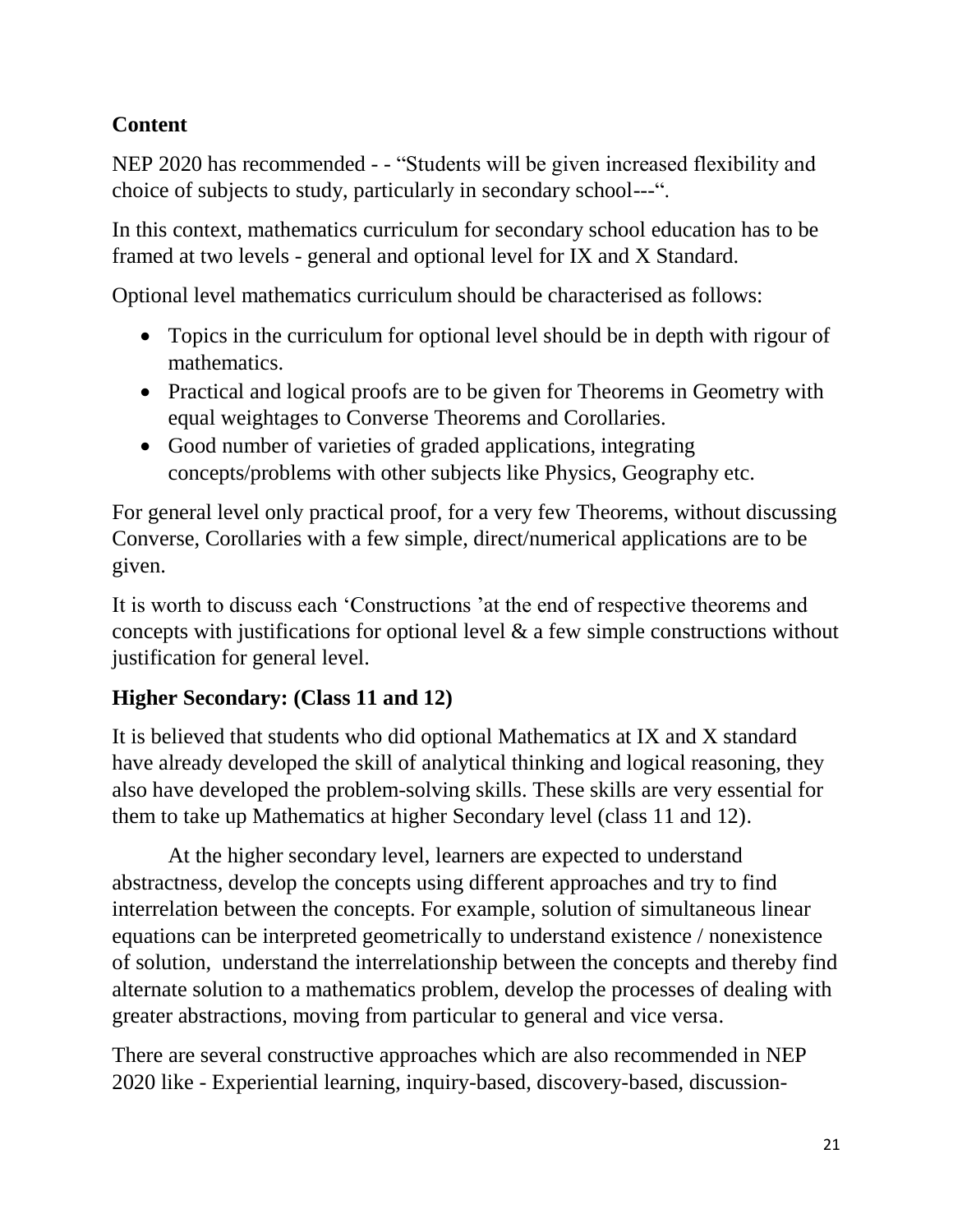based, and analysis-based learning. The mandated content will focus on key concepts, ideas, applications, and problem solving. Teaching and learning should be conducted in a more interactive manner; questions should be encouraged, and classroom sessions should regularly contain more fun, creative, collaborative, and exploratory activities for students for deeper and more experiential learning.

In conclusion, we wish to highlight NEP 2020 recommendation, "All curriculum and pedagogy, from the foundational stage onwards, will be redesigned to be strongly rooted in the Indian and local context and ethos in terms of culture, traditions, heritage, customs, language, philosophy, geography, ancient and contemporary knowledge, societal and scientific needs, indigenous and traditional ways of learning etc.– in order to ensure that education is maximally relatable, relevant, interesting, and effective for our students. Stories, arts, games, sports, examples, problems, etc. will be chosen as much as possible to be rooted in the Indian and local geographic context. Ideas, abstractions, and creativity will indeed best flourish when learning is thus rooted."

# **4.2. Integration of Indian knowledge Systems in Mathematics Curriculum**

The National Education Policy 2020 has recommended that Indian Knowledge System should be integrated with the curricular content.

"Knowledge of India" will include knowledge from ancient India and its contributions to modern India and its successes and challenges, and a clear sense of India's future aspirations with regard to education, health, environment, etc. These elements will be incorporated in an accurate and scientific manner throughout the school curriculum wherever relevant; in particular, Indian Knowledge Systems, including tribal knowledge and indigenous and traditional ways of learning, will be covered and included in mathematics, - - -, agriculture, engineering,- - -.

The NCERT Curriculum of 2001 had mentioned that one of the objectives of teaching mathematics at the secondary stage was to "develop reverence and respect towards great mathematicians, particularly towards the Indian mathematicians for their contributions to the field of mathematics."

The Curriculum Framework for School Mathematics Education at all stages of curriculum should integrate Indian Knowledge System, that is the contribution of Indian mathematicians, life histories of mathematicians and stories of mathematical insights at appropriate curricular points.

# **Folklore mathematics**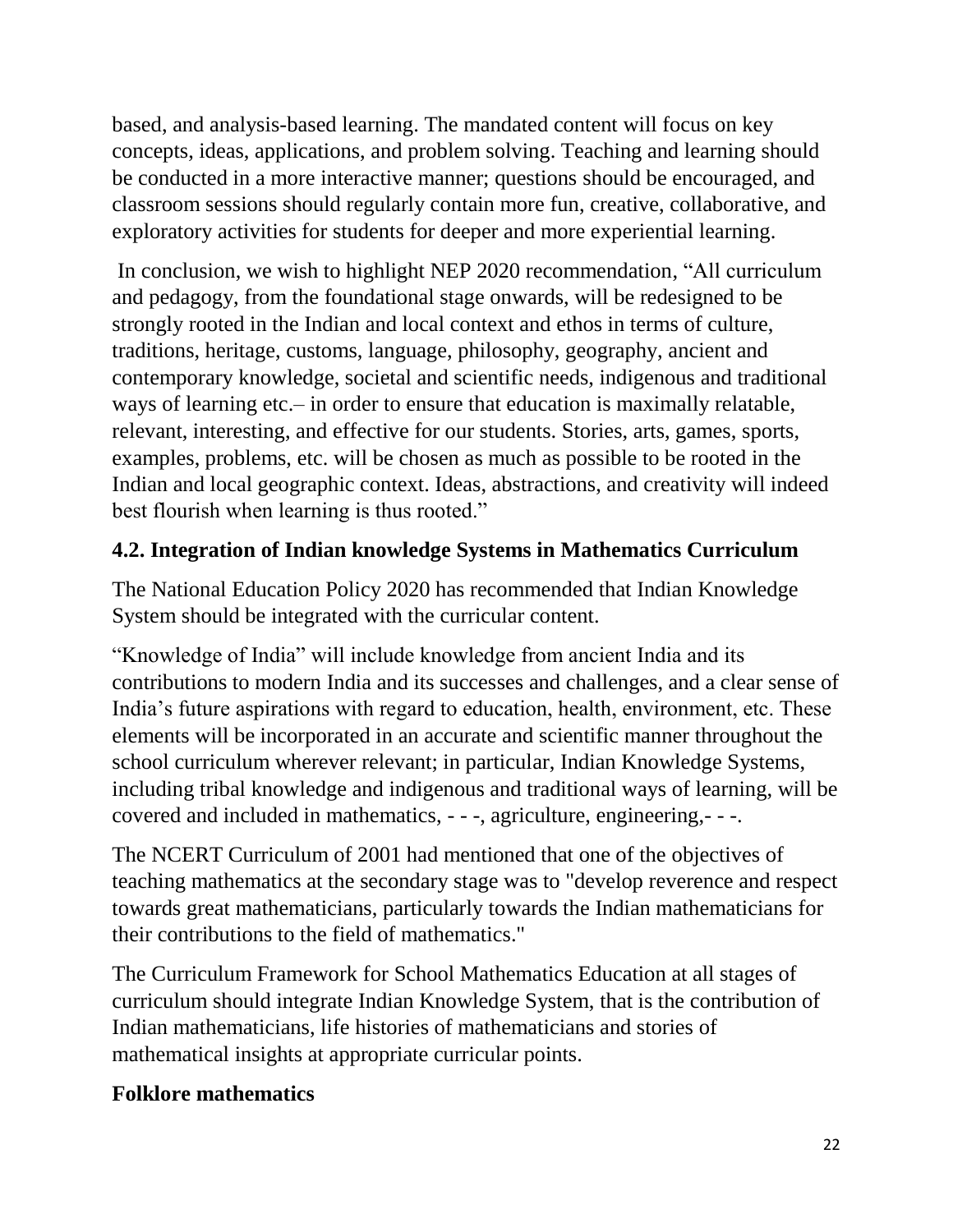In Karnataka good work already exists in Folklore mathematics. More than 17 surveys have been done by universities and other adhyana kendras. We have rich corpus of Folklore mathematics collection which may be chosen with due modifications to suit the present social conditions. Folklore mathematics in the form of puzzles, riddles and problems can be suitably included at each stage of school mathematics curriculum.

### **Mathematics through origami**

Mathematics learning can be made easy using Origami Skills. Origami (Paper folding) is usually employed to give a practical experience of mathematical concepts. Origami can be further expanded to teach theorems, identities, solid Geometry also. Paper folding activities can be suggested at all stages to enhance concept understanding of mathematical concepts and processes, create interest and also provide recreational activities. We can instil pride of India among children by highlighting the historical background of origami in mathematics. The first contribution on use of origami in representing mathematical ideas was from Tandanam Sundar Row, who published a book "Geometrical constructions in paper folding" in 1895.

We have wonderful achievements of Indian mathematicians. 90% of them are in Siddhanta Texts-Astronomical Texts. Astronomy content has to be increased in science curriculum, then it will be possible to link them to mathematics content.

# **4.3. Integrating mathematics with other subjects, arts and values**

 One goal of Mathematics teacher is to produce a mathematically literate nation where people can use the concepts from the subject to solve real life problems. So, Integrating Mathematics with other subjects, Arts and Values is most important.

- The Integration of mathematics with other subjects and real-life situations makes students think about the 'real world'.
- It also makes students start to think about why things are and happen in a certain way, giving them a practical approach to learning and using mathematics.
- Integration also helps to answer the common question posed by many students 'Where and when are we ever going to use this?'
- Integration allows students to see the usefulness and importance of mathematics which there after enables them to develop new understandings and skills.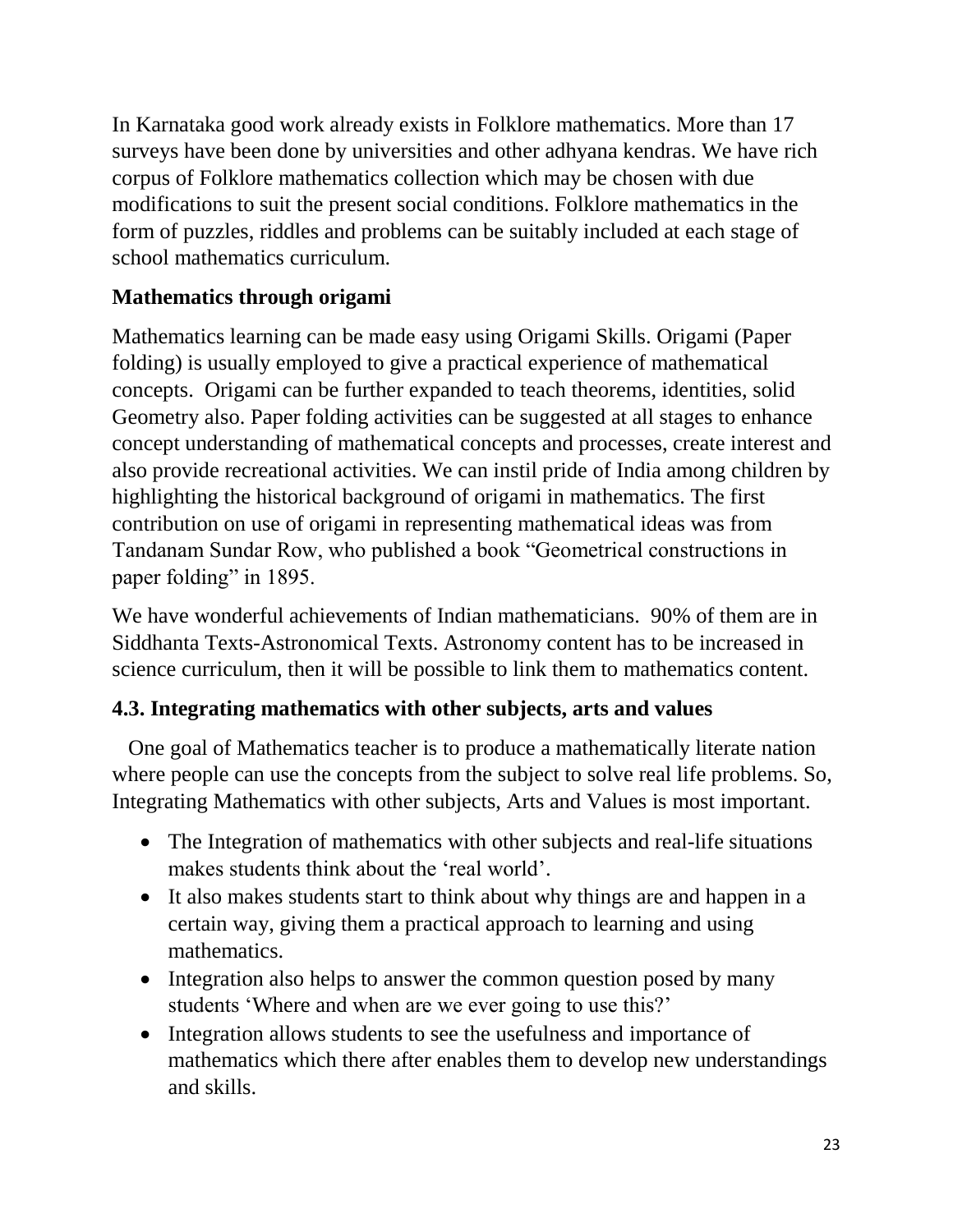- It helps the students to apply their mathematical knowledge in other subjects.
- Current brain research points out that the human brain looks for patterns and interconnections as it's the way of making sense of things.

# **4.3.1 Here are some ideas to help integrate mathematics with other subjects.**

### **History**

- Write a report on Indian mathematics.
- Learn about the history of clocks.
- Learn how various cultures told time throughout history and write a report.
- Calculate the number of years between various events.
- Learn about the history of scales and experiment with different types of scales.
- Learn about the history of currencies.

### **Science**

- Write the distance between the sun and each planet using exponential form.
- Explore the half-life of certain radioactive elements or the size of the bacteria
- and viruses using negative exponents.
- Analyze rainfall over a time period for a specific area and create chart or graphs.
- Use Mathematics to prove various laws of physics.
- Measure and collect scientific data and use graphs, charts, lists, tables etc to organize the data.
- Compare the speed of several animals on a bar graph.
- Track the Weather or temperature and create a bar graph.

# **Geography**

- Plan a trip by land, sea or air Map a starting point and destination Decide on appropriate Transportation and determine a reasonable speed - Then calculate the distance that will be travelled and the time the trip will take. Prepare a post card of it.
- Calculate the distance between various cities, states and countries.
- Learn to read grid coordinates and find places on a map through the use of latitude and longitude.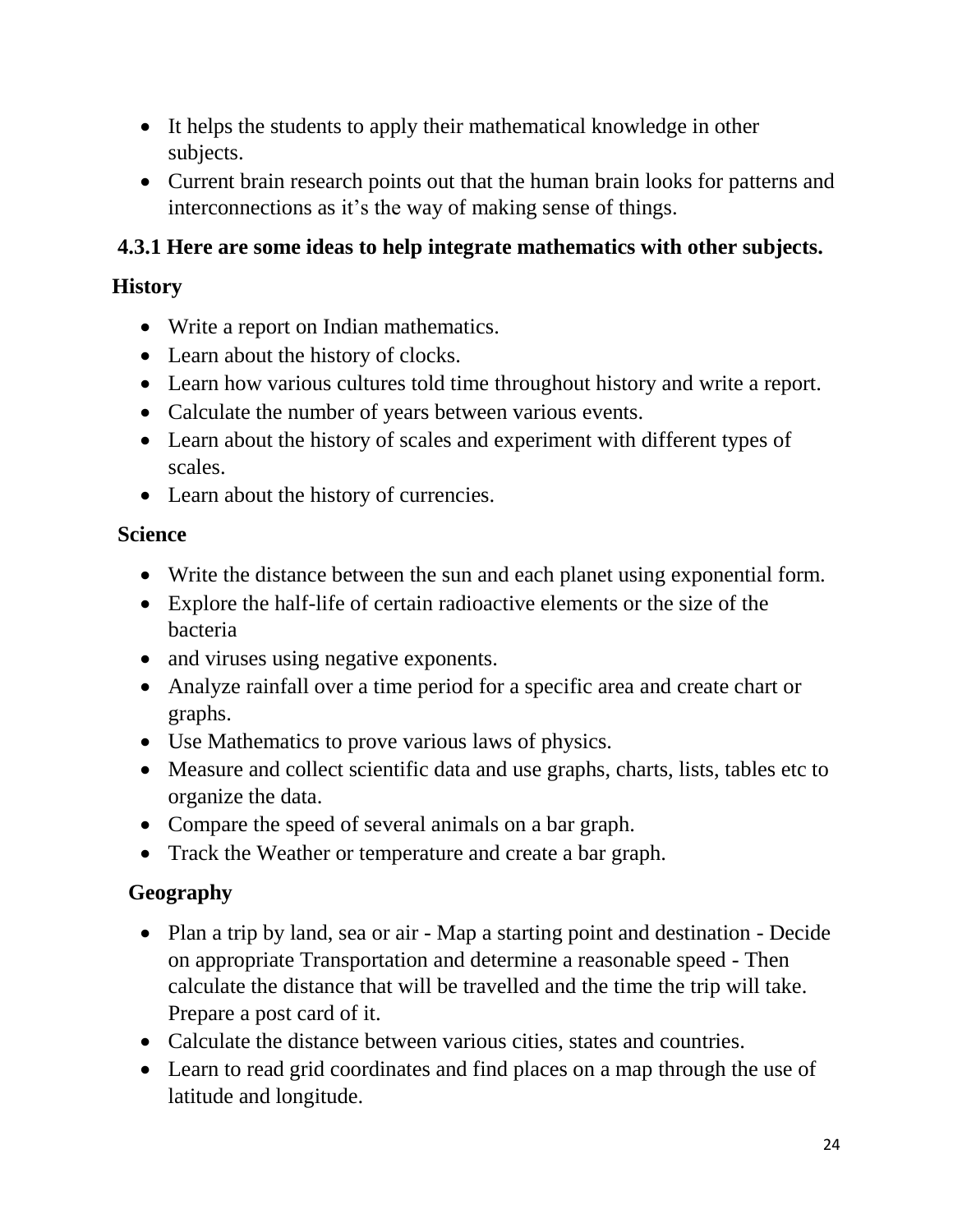- Use a map scale to determine the distance between two points on a map to learn about the connection between scale and actual distance.
	- Use blocks to create replicas of famous buildings monuments or structures. While building discuss mathematical concepts such as perimeter area and volume.

#### **Social Science**

- Draw Bar graphs comparing populations per capita Income, population density of various country.
- Figure out the percentage of culture that speaks Kannada.
- Learn about the different types of currency in other countries.
- Go through a newspaper and block out all of the Numerals or Number words on a page, Read the article without the Numerals or Number words and discuss why they are so important.
- Learn about the role trade and value play in Economics.

### **Languages**

- Write an essay on History of Mathematics.
- Provide written explanations for solutions to math Problems.
- Read stories that include counting, math facts etc.
- Create a mathematics Journal.
- Write an explanation of a recently learned mathematical concept, as if one is explaining it to another student.
- Write a paragraph explaining a selected Graph.
- Write a poem on mathematical concepts, Geometrical solids.

# **Physical Education**

- Compare the percentage of wins and lose of a sports team.
- Draw a Graph to sort data for Olympic games.
- Discuss the food pyramid. Then compare foods on the pyramid to food eaten.
- Keep a fact counting dairy. Calculate the number of calories from fat eaten in a week. Find the daily average of fat and compare a fat intake with other family members and create a graph to compare.
- Incorporate and discuss mathematical ideas while playing games.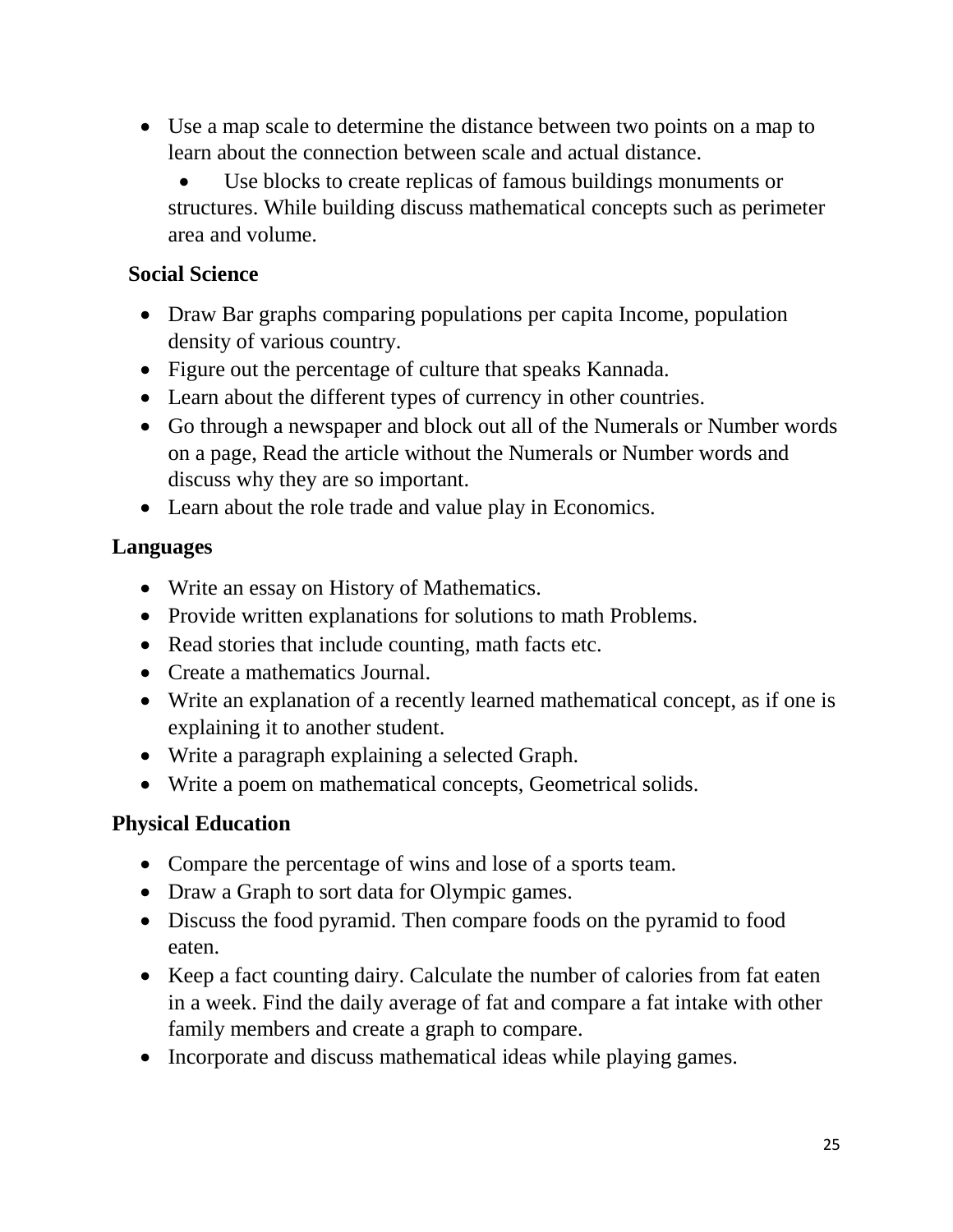• Weigh and measure several family members/peers and create a bar graph showing the results.

### **Everyday life situation**

- Learn Importance of financial literacy using mathematics.
- Learn how to calculate sales tax, discounts etc.
- Weigh fruits and vegetables and calculate what the total cost will be.
- Learn about home loans and learn how they are calculating Interests.
- Cook a meal and learn about fractions, doubling recipes, calculating weights ratio and proportion etc.

#### **4.3.2 Integration of Arts in Teaching-learning process of Mathematics**

Mathematics teaching and learning can be very creative through arts. Art integrated learning is a teaching-learning model which is based on 'learning through the arts' and 'with the art'. It is a process where art becomes the medium of teaching – learning process, a key to understanding concepts within Mathematics.

Learning through art makes abstract mathematical concepts concrete, understandable and approachable. Students will be able to visualize what they learn. Learners explore creatively while building connections between different concepts through various forms of art experiences. Both visual arts (Drawing, painting, clay modelling, pottery, papercrafts, masks and puppet making, heritage crafts etc.) and performing arts (music, dance, theatre etc.) lead to a better understanding and construction of knowledge about different concepts in Mathematics.

When students learn through arts, they go through different stages such as observing, thinking, imagining, exploring, experimenting, deducing, creation, recreating and expressing. These stages need actual involvement of all three domains namely cognitive, psycho-motor and affective. It is experiential in nature and leads to holistic development of every student.

For example, deriving a formula using an art activity provides creative space to every student to explore, experience and express without worrying about the judgement which helps them to overcome the subject fear and enhances their joy of doing and learning.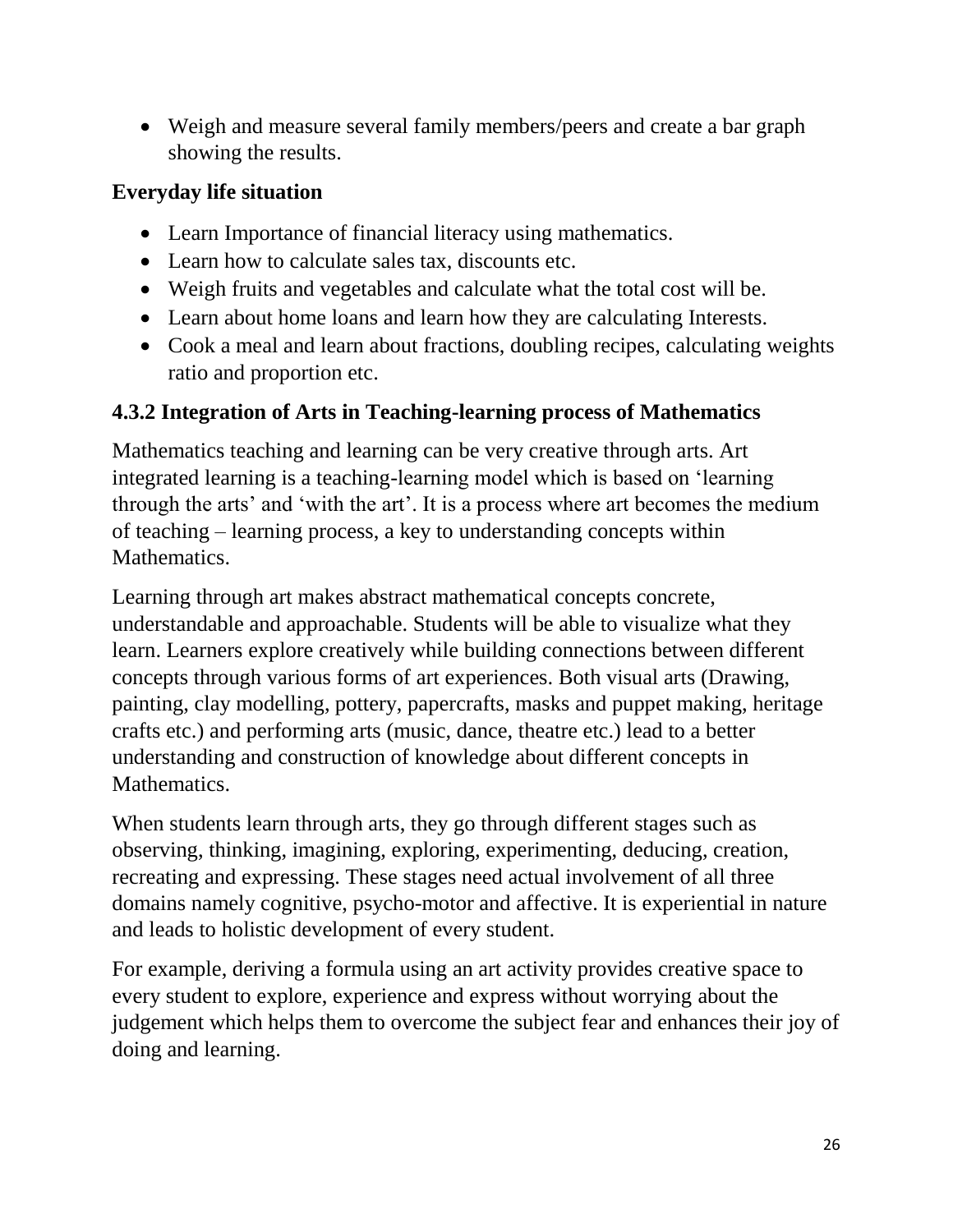The important result of art integration into mathematics teaching is student's increased motivation and curiosity in learning. Art Integration in mathematics not only increases the curiosity, but aids in constructing a deeper understanding of Mathematical concepts. It helps children to develop creative problem- solving skills.

The other advantages of integrating Art in Mathematics are - Helps visualization, Connects with the real world, Inculcates respect for culture and heritage, Shifts from rote methods of learning, Develops art based enquiry, promotes Interdisciplinary approach of learning and makes learning a joyful experience.

# **4.3.3. Integration of Values in Mathematics**

There are number of questions like why should we teach mathematics? Why should everybody learn mathematics? A genuine teacher of mathematics will be interested in finding answer to these questions. One of the answers is that, it develops values among the children These values are essential for holistic development of children.

One of the principles of the National Education policy 2020 is, "The purpose of the education system is to develop good human beings capable of rational thought and action, possessing compassion and empathy, courage and resilience, scientific temper and creative imagination, with sound ethical moorings and values. It aims at producing engaged, productive, and contributing citizens for building an equitable, inclusive, and plural society as envisaged by our Constitution".

Some of the values that are developed through mathematics learning are:

Utilitarian values - Representing the surrounding mathematically, using special concepts (Spatial awareness) and number concepts in real life situations, applying mathematical ideas for modelling the real life problems and finding solutions, contribution to National Economy and Budgeting.

Disciplinary values - Simplicity, originality, Exactness, Independent, Linking to world, Verifying the results.

Cultural values, social values, moral values, aesthetic values, intellectual values and vocational values along with other values like art of Economic living (Time, speech, thought), power of Expression (Exact, precise, clarity, courage), selfreliance (Self- awareness), development of concentration, attitude of discovery, quality of hard work are also emphasised.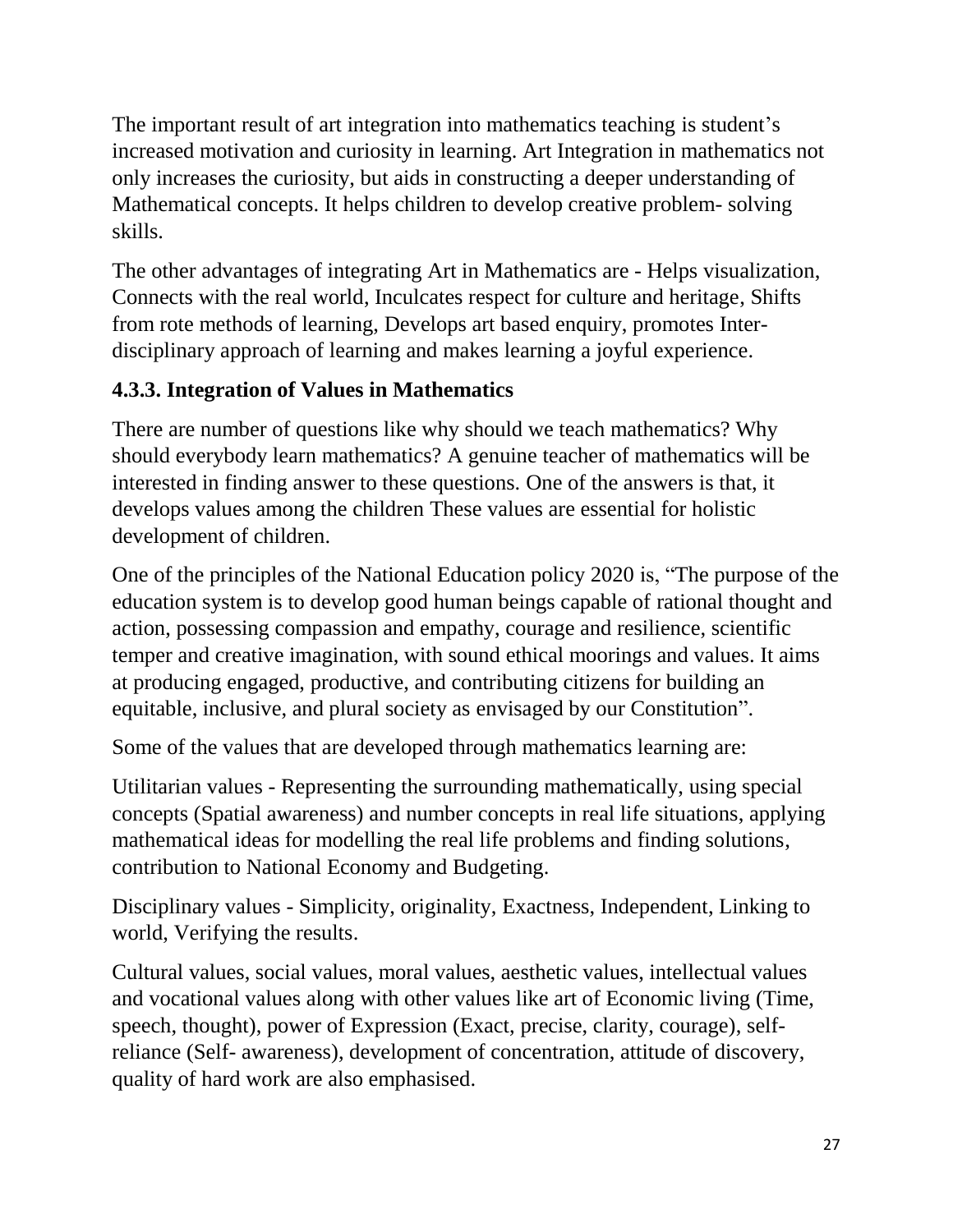#### **5. Assessment in mathematics**

Assessment in the various school subjects provides the lenses which help to identify progress in attaining the aims of education which have defined the subject specific curricular expectations.

Assessment when used to support teaching and learning is a very effective means for communication between student, teacher, and parent. It serves as a navigation tool for all stakeholders to identify where they are and where they must reach. It flows naturally from the aims of education, the vision for teaching school mathematics and the mathematics curricular expectations. The purpose of this assessment is to systematically improve the quality of student learning through improved programs, curricula, and teaching (Gagne & Beard, 1978).

Competencies which stem from learning outcomes (which in turn may be traced back to curricular expectations and the aims of education) encompass both content and cognitive domains. When assessment is designed in alignment with the competencies, the performance of the students informs the teacher about the pedagogical practices and curricular materials needed to be set in place for the student to attain these competencies.

The hierarchical nature of mathematics requires frequent formative assessment since a learner who has difficulties in the fundamental concepts can often manifest inexplicable errors in later classes. Here, assessment plays a diagnostic role and feeds back into the learning process by identifying the strengths and weaknesses of both the learners as well as of the teaching. These can be addressed only by the rigorous tracking which formative assessment provides. Since students' performance in assessment for learning and assessment as learning is not graded, these assessments have very low stakes but high value for students.

Assessment must place priority on areas such as conceptual clarity and computational thinking. In the former, the learner should be able to recognise instances where the concept appears (and when it doesn't) and use the concept in a variety of contexts and situations. In the latter, mathematical tasks may be designed to identify whether a student can decompose a problem, recognise patterns, abstract important details or design, and use an algorithm.

While kindness dictates the use of familiar problems in examinations and tests, a learner may be truly enabled to solve problems if one learns the art of problem solving using such scaffolding.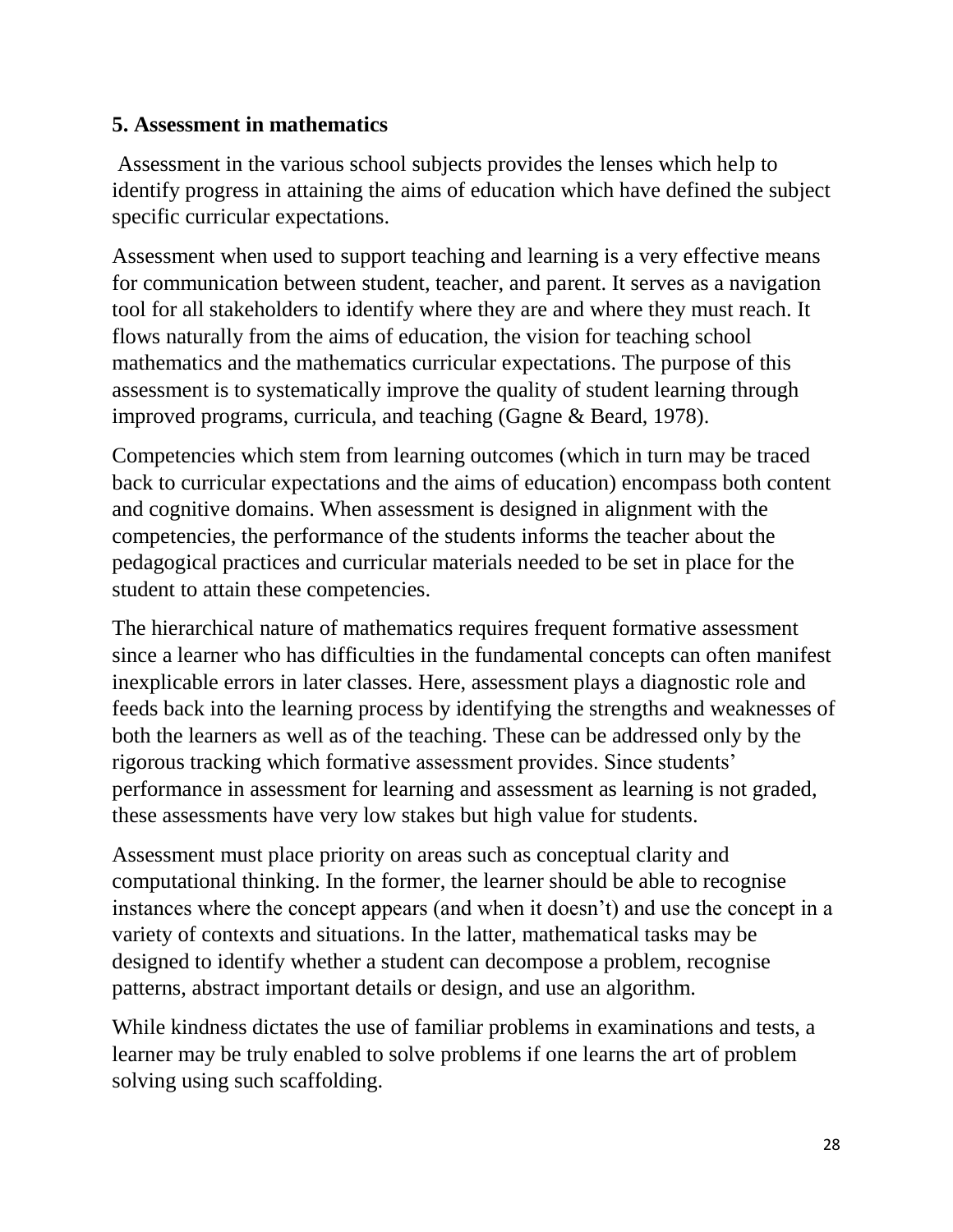The use of technology has been advocated in NEP 2020 but there is a risk of exclusion due to the digital divide. Rather than computer programming or coding, if students can be taught to compute, to find connections, to devise strategies and algorithms then they will be equipped to face the challenges of the 21st century. Assessment along these lines will ensure their preparedness for this.

The policy recommends that, "All subjects and corresponding assessments, beginning with mathematics, could be offered at two levels, with students doing some of their subjects at the standard level and some at a higher level". [NEP 2020, 4.38]

Assessment should be continuous and comprehensive and part of learning process. School based assessment using variety of tools and techniques like qualitative observation, anecdotal records, checklist, self-assessment, peer assessment, portfolio, interactions etc are preferable for all stages. Learning gaps should be identified and addressed immediately through various learning enhancement Programmes.

# **6. Textbooks and other Learning Resources**

6.1 NEP 2020 recommends that, "All textbooks shall aim to contain the essential core material (together with discussion, analysis, examples, and applications) deemed important on a national level, but at the same time contain any desired nuances and supplementary material as per local contexts and needs". It further highlights that,

**"**All efforts will be made in preparing high-quality bilingual textbooks and teaching- learning materials for science and mathematics, so that students are enabled to think and speak about the two subjects both in their home language/mother tongue and in English."

- Mathematics textbooks should be presented in the most attractive manner for students.
- Content should be presented logically and in sequential form supported with examples, illustrations, figures, diagrams, anecdotes, biographies and stories.
- All mathematics textbooks should be made colourful to highlight the concepts.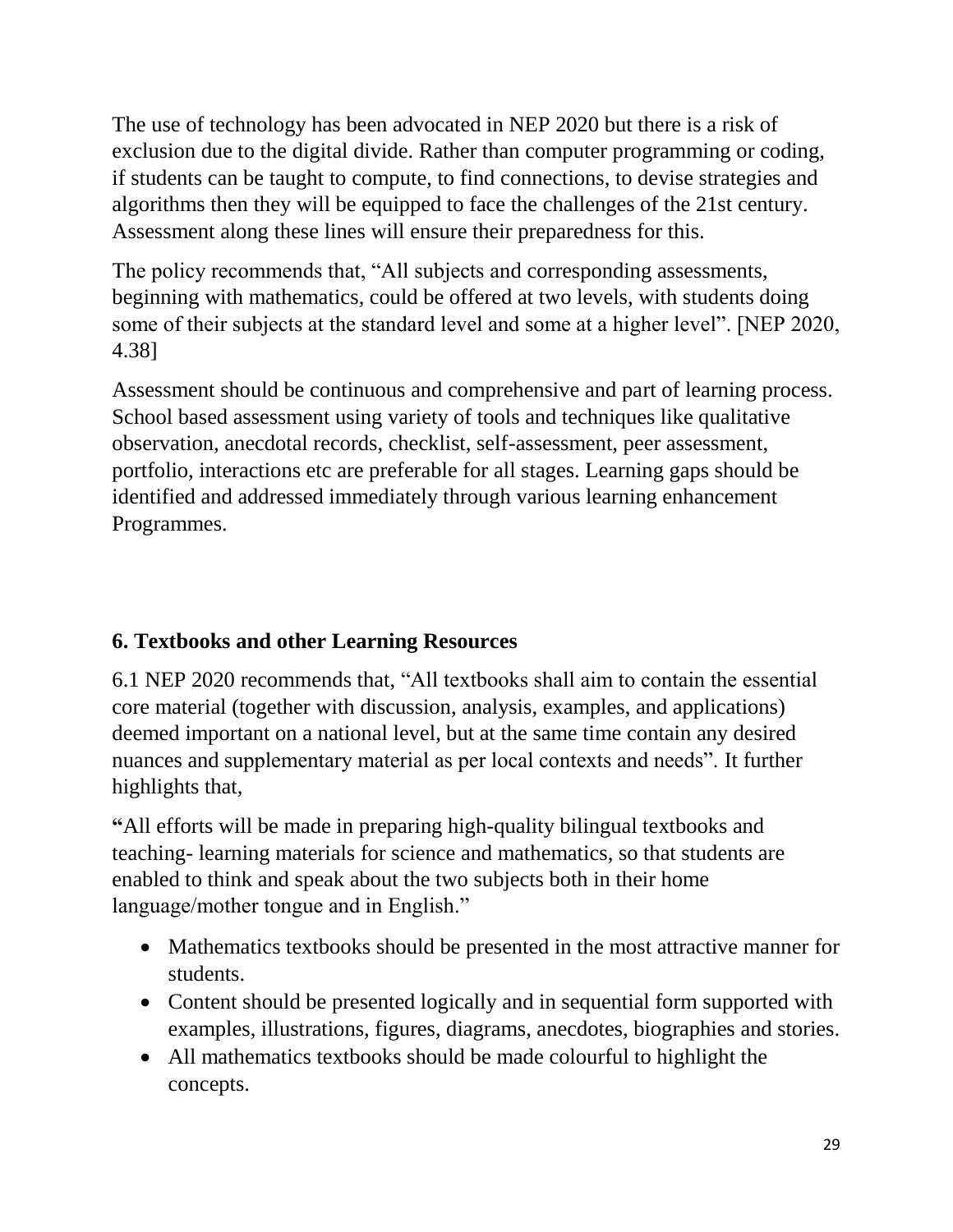- Thought provoking questions to be raised in the text for developing critical thinking and reasoning in students.
- Additional information and out of box ideas to be presented wherever possible.
- Variety of graded exercise to be provided in mathematics textbook.
- Questions should be related to real life context and also encourage higher order cognitive skill.
- The content must incorporate elements of values, conservation and sustainability, equity and inclusion while preserving the rigour of mathematics.
- Problems related to social issues, current real life situations and challenging situations to be presented.
- Workbooks, activity books and supplement textbooks for students; and teacher manuals and source books for teachers to be prepared in English and local languages.

6.2. ICT based learning is inevitable in education for  $21<sup>st</sup>$  century. Hence, there is need to develop and encourage the use of digital content in teaching and learning of mathematics. Such digital content should be contextualised to the local situation and be made available in local dialects.

6.3. Every school should have a functional mathematics laboratory and mathematics club. District and State level mathematics fairs should be organised from time to time. Projects and activities done in schools can be shared in teacher forums and on digital platforms to enhance peer learning.

# **7. Teachers**

Mathematics teachers play an important role in the whole learning process. Acquisition of quality pedagogical content knowledge is a must for every teacher. They must be flexible to meet the needs of the students in a creative and appropriate way.

Teachers should be offered regular and continuous professional development programs in mathematics content, pedagogy, teaching-learning materials and assessment procedures for mathematics.

Teachers should also be encouraged to take up action research in mathematics learning at the school level.

### **References**